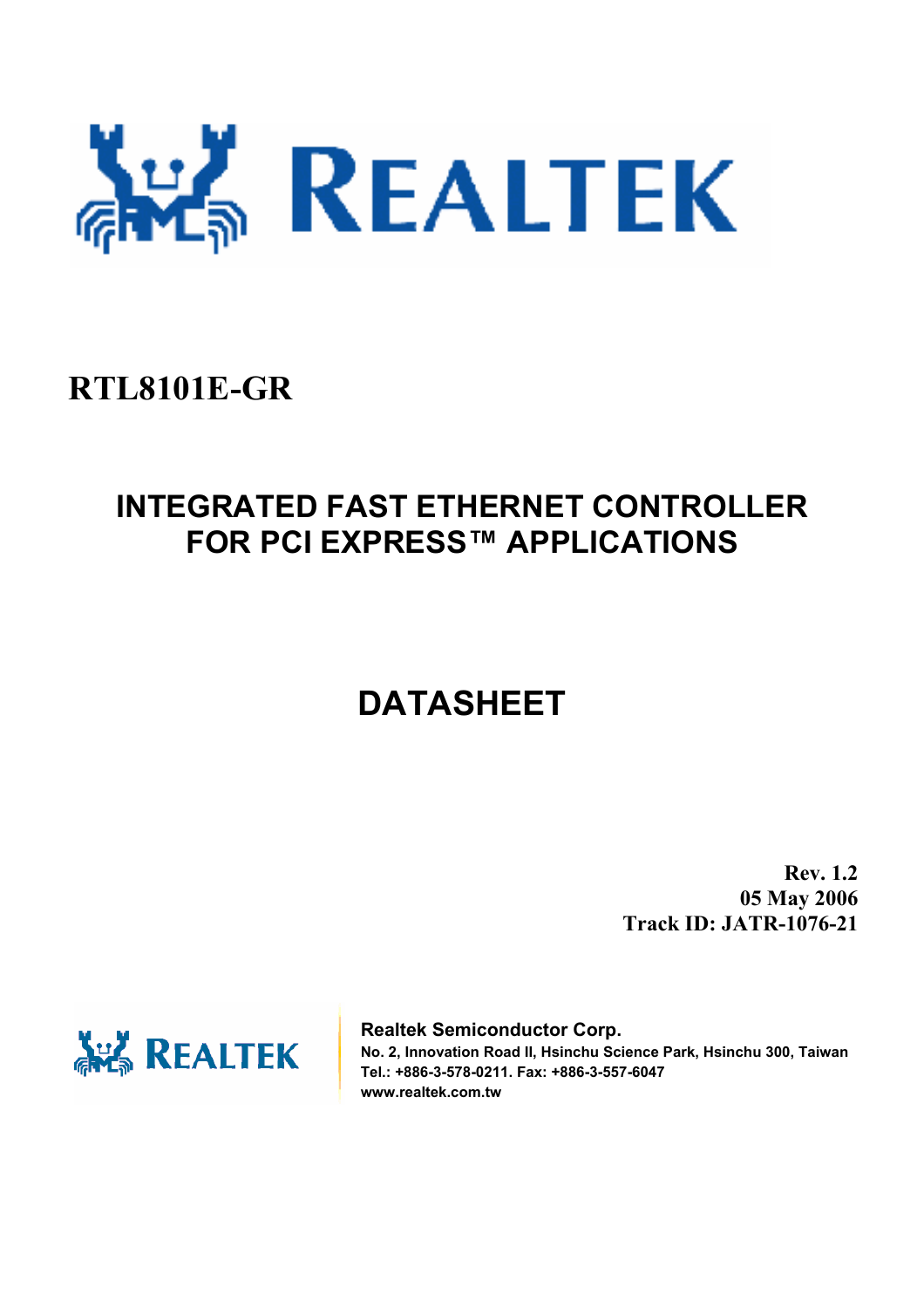

#### **COPYRIGHT**

©2007 Realtek Semiconductor Corp. All rights reserved. No part of this document may be reproduced, transmitted, transcribed, stored in a retrieval system, or translated into any language in any form or by any means without the written permission of Realtek Semiconductor Corp.

#### **DISCLAIMER**

Realtek provides this document "as is", without warranty of any kind, neither expressed nor implied, including, but not limited to, the particular purpose. Realtek may make improvements and/or changes in this document or in the product described in this document at any time. This document could include technical inaccuracies or typographical errors.

#### **TRADEMARKS**

Realtek is a trademark of Realtek Semiconductor Corporation. Other names mentioned in this document are trademarks/registered trademarks of their respective owners.

#### **USING THIS DOCUMENT**

This document is intended for the software engineer's reference and provides detailed programming information.

Though every effort has been made to ensure that this document is current and accurate, more information may have become available subsequent to the production of this guide. In that event, please contact your Realtek representative for additional information that may help in the development process.

#### **REVISION HISTORY**

| <b>Revision</b> | <b>Release Date</b> | Summary                                                                                                                       |
|-----------------|---------------------|-------------------------------------------------------------------------------------------------------------------------------|
| 1.0             | 2005/11/11          | First release.                                                                                                                |
| 1.1             | 2006/04/07          | Changed Figure 1, Pin Assignments, Page 3.<br>Changed Table 6, Reference, Page 5.<br>Changed Table 8, Power & Ground, Page 6. |
| 1.2             | 2007/05/05          | Changed ESR data (Table 13, page 15).<br>Added Table 14, page 16.                                                             |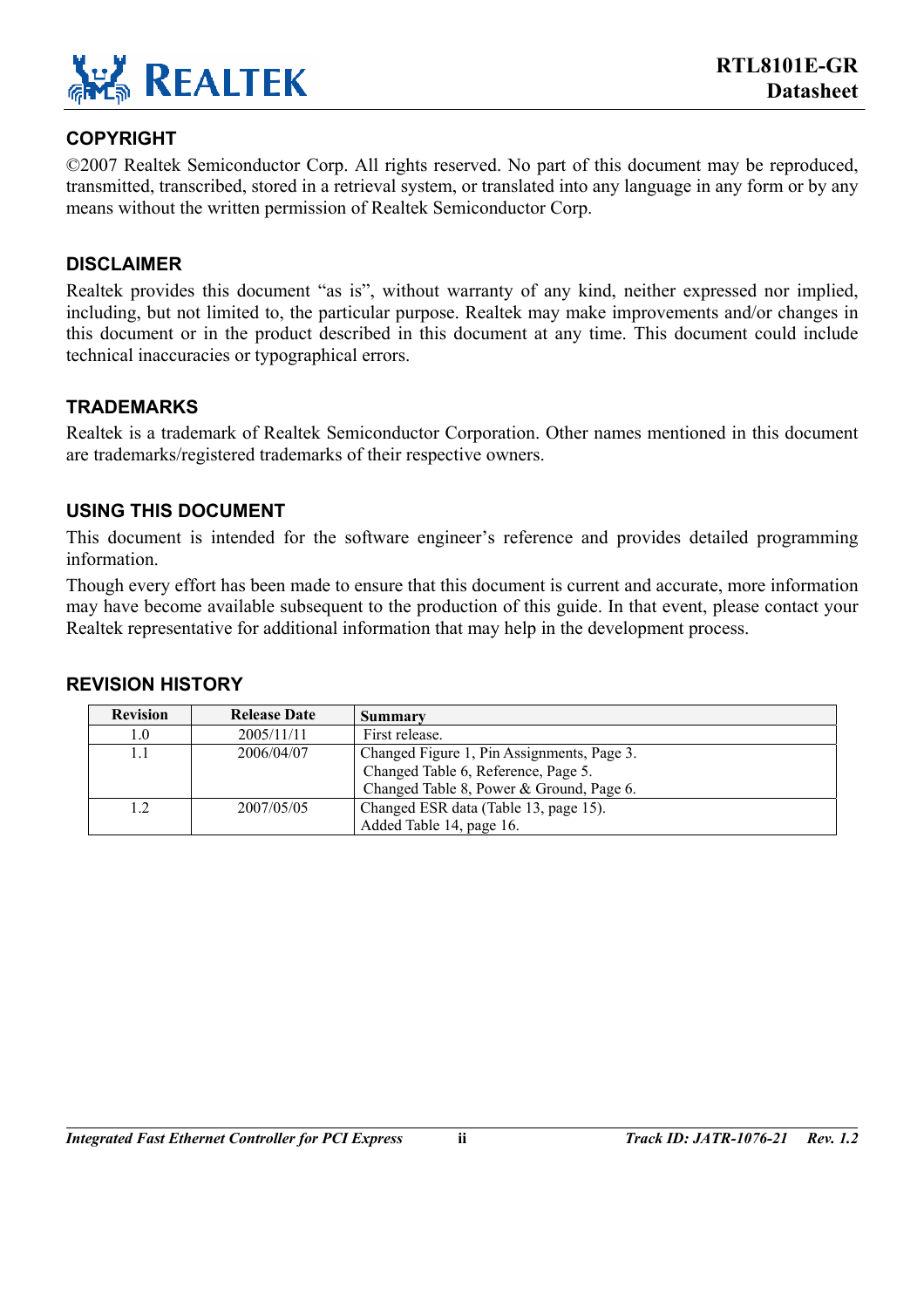

# **Table of Contents**

| 1. |                  |  |
|----|------------------|--|
| 2. |                  |  |
| 3. |                  |  |
| 4. |                  |  |
|    |                  |  |
| 5. |                  |  |
|    |                  |  |
|    | 5.1.             |  |
|    | 5.2.<br>5.3.     |  |
|    | 5.4.             |  |
|    | 5.5.             |  |
|    | 5.6.             |  |
|    | 5.7.             |  |
|    | 5.8.             |  |
|    | 5.9.             |  |
| 6. |                  |  |
|    |                  |  |
|    | 6.1.1.           |  |
|    | 6.1.2.           |  |
|    |                  |  |
|    | 6.2.1.           |  |
|    | 6.2.2.<br>6.2.3. |  |
|    | 6.2.4.           |  |
|    | 6.2.5.           |  |
|    |                  |  |
|    | 6.3.1.<br>6.3.2. |  |
|    | 6.4.             |  |
|    | 6.5.             |  |
|    | 6.6.             |  |
| 7. |                  |  |
|    | 7.1.             |  |
|    | 7.2.             |  |
|    | 7.3.             |  |
|    | 7.4.             |  |
|    | 7.5.             |  |
|    | 7.6.             |  |
|    | 7.7.             |  |
|    |                  |  |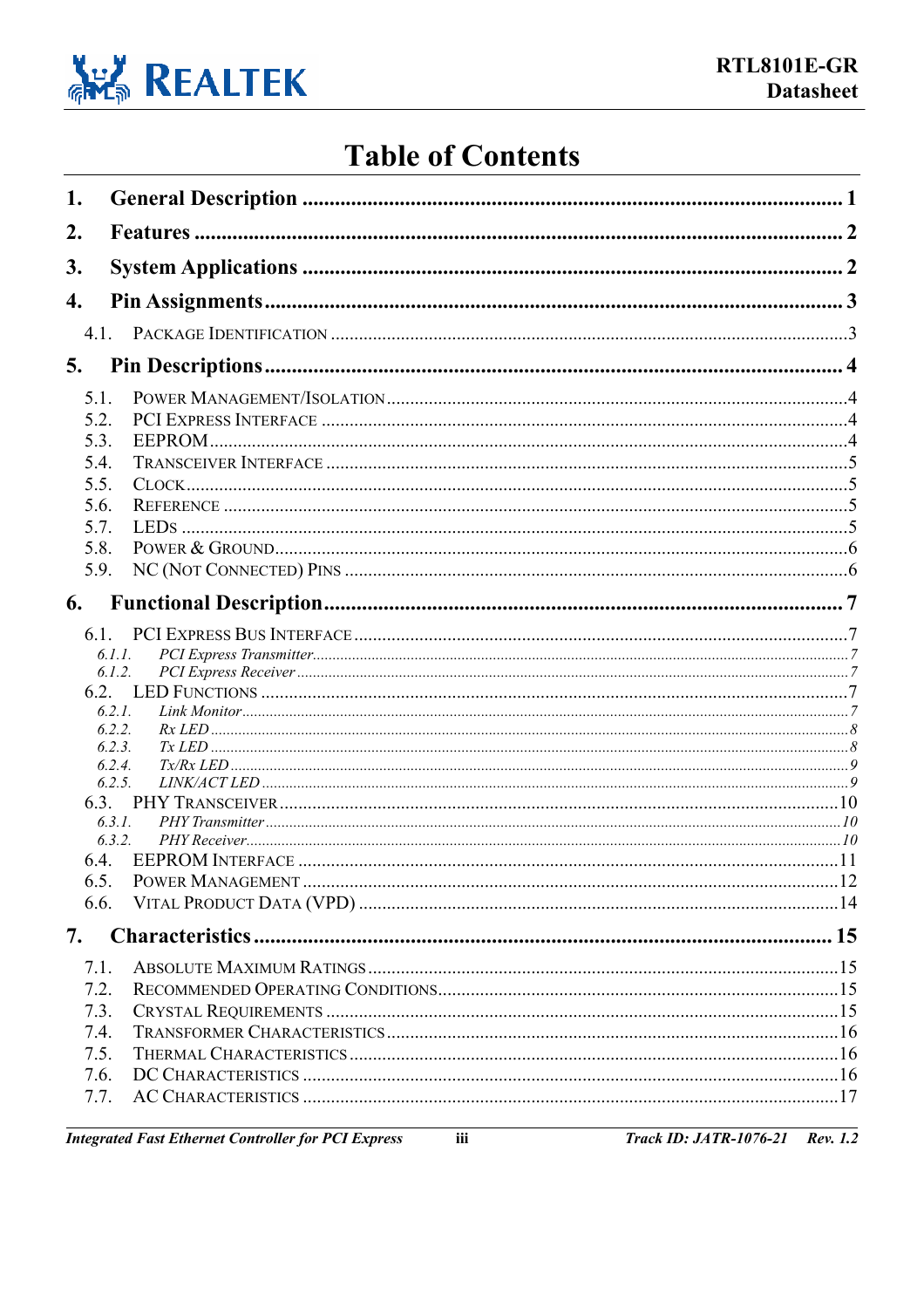

| 783    |  |
|--------|--|
|        |  |
| 7.8.1. |  |
|        |  |
|        |  |

# **List of Tables**

| Table 1.  |                     |     |
|-----------|---------------------|-----|
| Table 2.  |                     |     |
| Table 3.  |                     |     |
| Table 4.  |                     |     |
| Table 5.  |                     |     |
| Table 6.  |                     |     |
| Table 7.  |                     |     |
| Table 8.  |                     |     |
| Table 9.  |                     |     |
| Table 10. |                     |     |
| Table 11. |                     |     |
| Table 12. |                     |     |
| Table 13. |                     |     |
| Table 14. |                     |     |
| Table 15. |                     |     |
| Table 16. | DC Characteristics. |     |
| Table 17. |                     |     |
| Table 18. |                     |     |
| Table 19. |                     |     |
| Table 20. |                     |     |
| Table 21. |                     |     |
| Table 22. |                     | .22 |
|           |                     |     |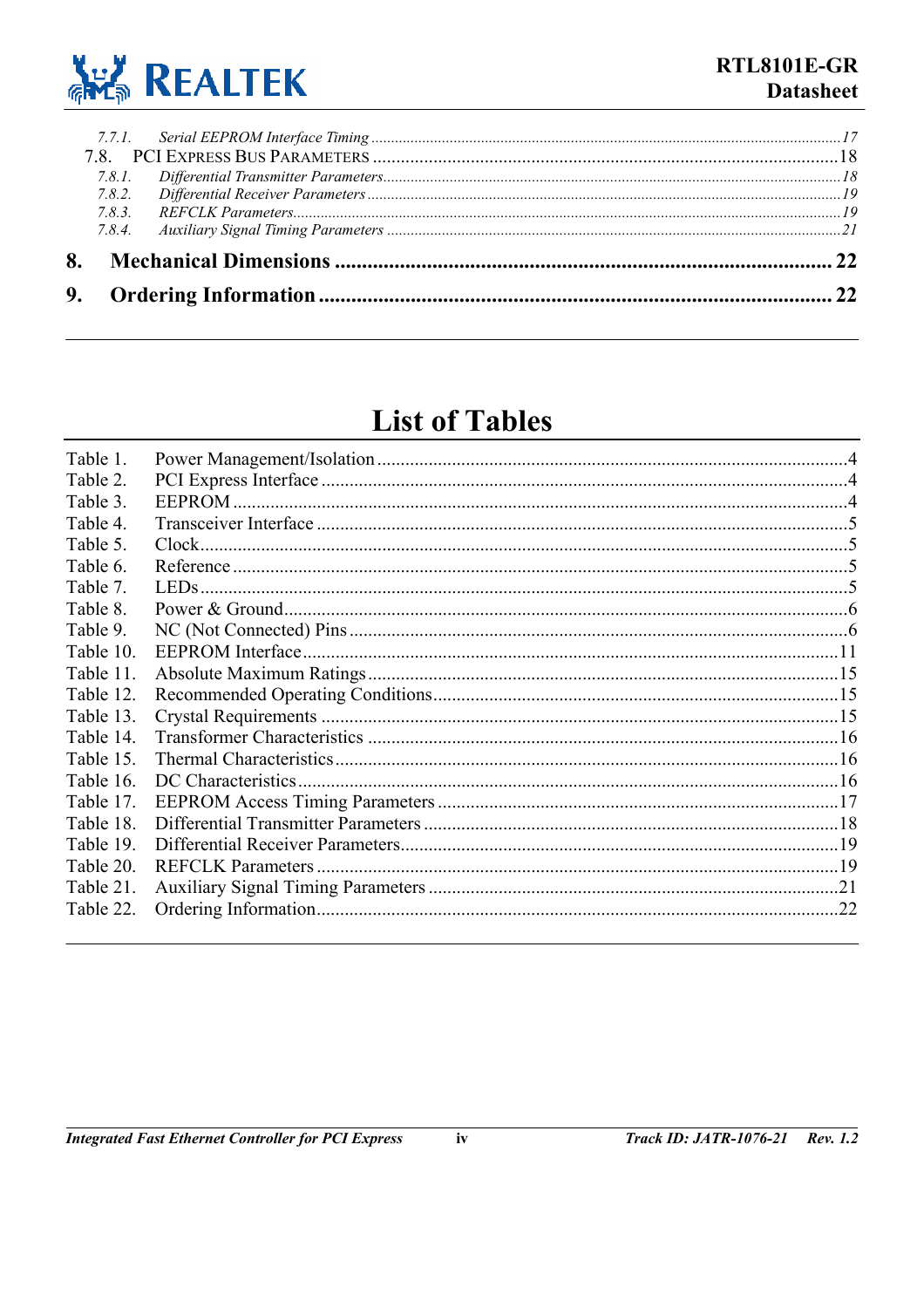

# **List of Figures**

| Figure 1.  |                                                                                            |  |
|------------|--------------------------------------------------------------------------------------------|--|
| Figure 2.  |                                                                                            |  |
| Figure 3.  |                                                                                            |  |
| Figure 4.  |                                                                                            |  |
| Figure 5.  |                                                                                            |  |
| Figure 6.  |                                                                                            |  |
| Figure 7.  |                                                                                            |  |
| Figure 8.  |                                                                                            |  |
| Figure 9.  | REFCLK Differential Measurement Points for T <sub>period</sub> , Duty Cycle, and Jitter 20 |  |
| Figure 10. |                                                                                            |  |
|            |                                                                                            |  |
|            |                                                                                            |  |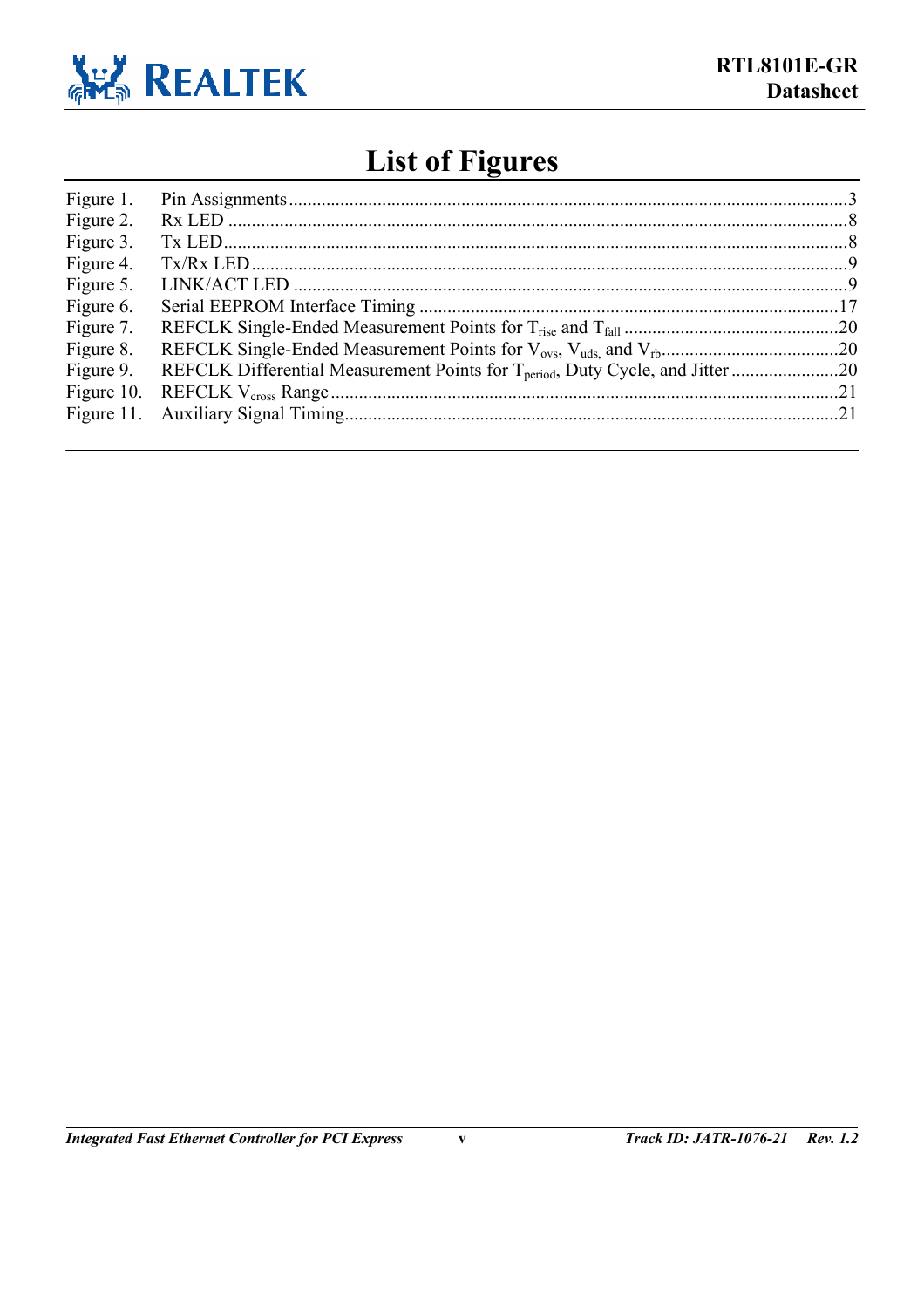

### <span id="page-5-0"></span>**1. General Description**

The Realtek RTL8101E Fast Ethernet controller combines an IEEE 802.3 10/100Base-T compliant Media Access Controller (MAC), PCI Express bus controller, and embedded memory. With state-of-the-art DSP technology and mixed-mode signal technology, the RTL8101E offers high-speed transmission over CAT 5 UTP cable or CAT 3 UTP (10Mbps only) cable. Functions such as Crossover Detection  $\&$ Auto-Correction, polarity correction, adaptive equalization, cross-talk cancellation, echo cancellation, timing recovery, and error correction are implemented to provide robust transmission and reception capability at high speeds.

The device supports the PCI Express 1.0a bus interface for host communications with power management and is compliant with the IEEE 802.3u specification for 10/100Mbps Ethernet. It also supports an auxiliary power auto-detect function, and will auto-configure related bits of the PCI power management registers in PCI configuration space.

Advanced Configuration Power management Interface (ACPI)—power management for modern operating systems that are capable of Operating System-directed Power Management (OSPM)—is supported to achieve the most efficient power management possible. PCI Message Signaled Interrupt (MSI) is also supported.

In addition to the ACPI feature, remote wake-up (including AMD Magic Packet™, Re-LinkOk, and Microsoft<sup>®</sup> Wake-up frame) is supported in both ACPI and APM (Advanced Power Management) environments. To support WOL from a deep power down state (e.g., D3cold, i.e. main power is off and only auxiliary exists), the auxiliary power source must be able to provide the needed power for the RTL8101E.

The RTL8101E is fully compliant with Microsoft<sup>®</sup> NDIS5 (IP, TCP, UDP) Checksum and Segmentation Task-offload features, and supports IEEE 802 IP Layer 2 priority encoding and IEEE 802.1Q Virtual bridged Local Area Network (VLAN). The above features contribute to lowering CPU utilization, especially benefiting performance when in operation on a network server.

The device also features next-generation interconnect PCI Express technology. PCI Express is a high-bandwidth, low-pin-count, serial interconnect technology that offers significant improvements in performance over conventional PCI and also maintains software compatibility with existing PCI infrastructure.

The RTL8101E is suitable for multiple market segments and emerging applications, such as desktop, mobile, workstation, server, communications platforms, and embedded applications.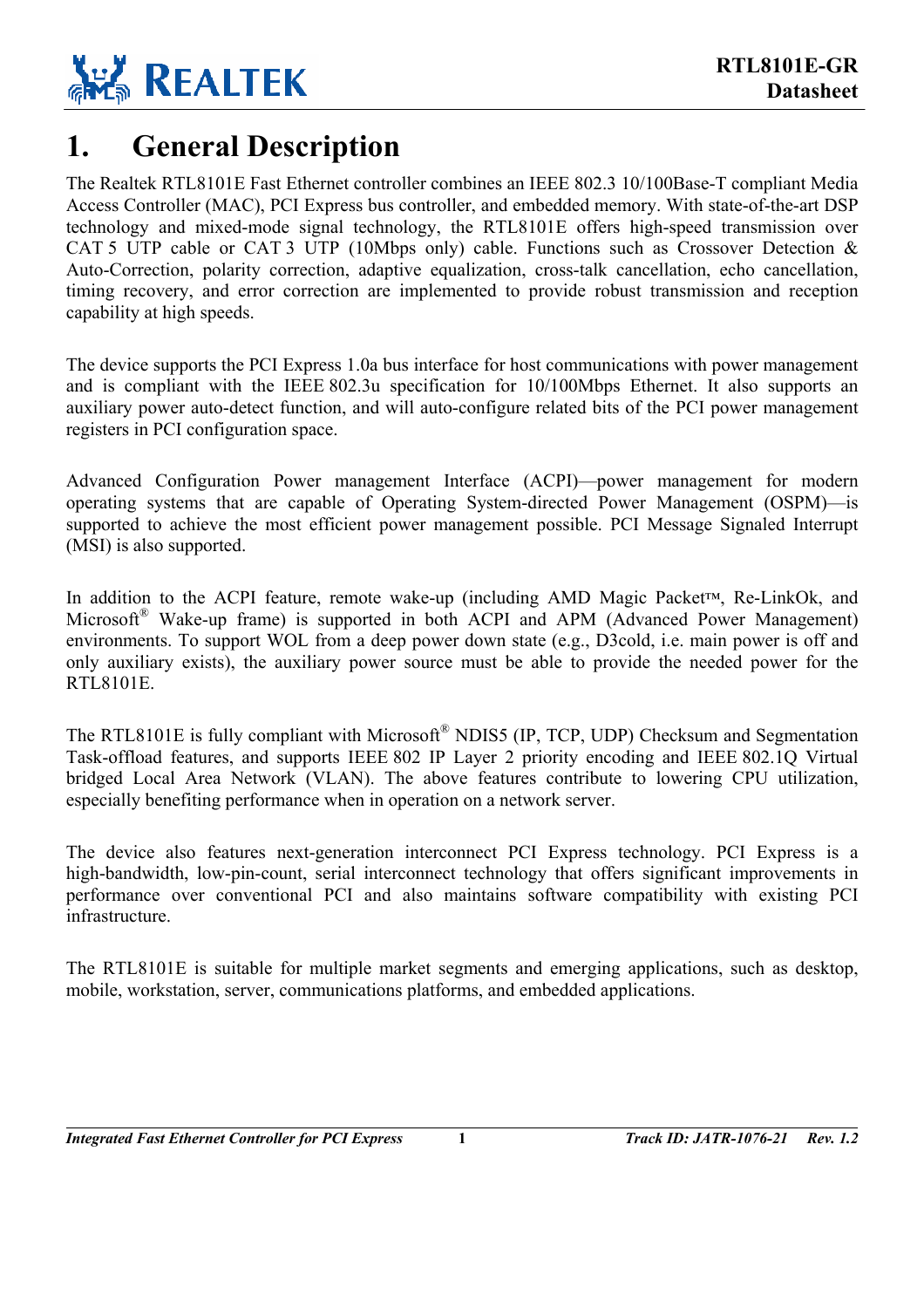# **REALTEK**

# <span id="page-6-0"></span>**2. Features**

- Integrated  $10/100$  transceiver
- Auto-Negotiation with Next Page capability
- Supports PCI Express<sup>™</sup> 1.0a
- Supports pair swap/polarity/skew correction
- Crossover Detection & Auto-Correction
- Wake-on-LAN and remote wake-up support
- $\blacksquare$  Microsoft<sup>®</sup> NDIS5 Checksum Offload (IP, TCP, UDP) and Largesend Offload support
- Supports Full Duplex flow control (IEEE 802.3x)
- $\blacksquare$  Fully compliant with IEEE 802.3, IEEE 802.3u, IEEE 802.3ab

# <span id="page-6-1"></span>**3. System Applications**

■ Fast Ethernet on Motherboard, Notebook, or Embedded system

- Supports IEEE 802.1P Layer 2 Priority Encoding
- Supports IEEE 802.1Q VLAN tagging
- Serial EEPROM
- Transmit/Receive on-chip buffer support
- Supports power down/link down power saving
- Supports PCI Message Signaled Interrupt (MSI)
- 64-pin QFN package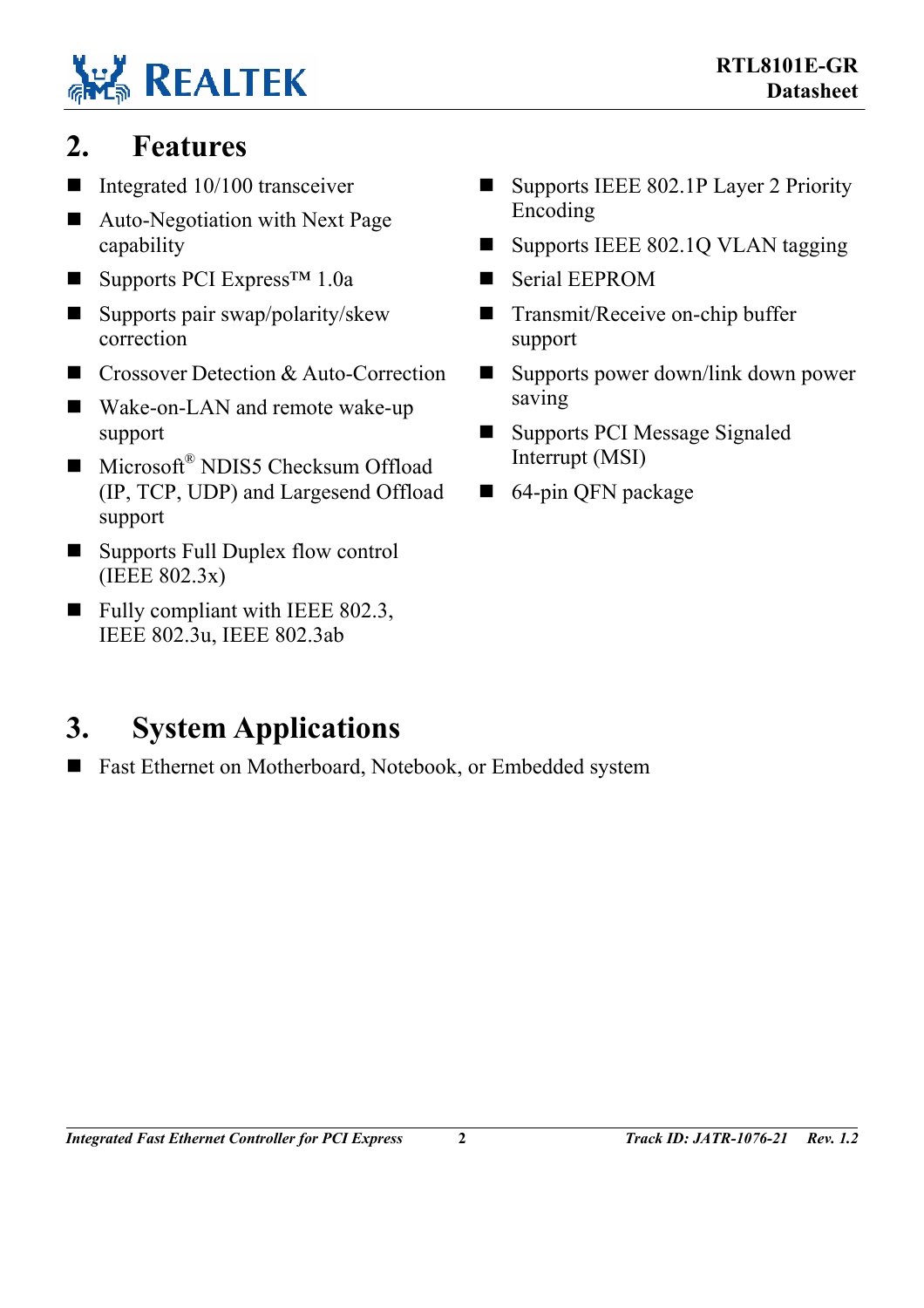

# <span id="page-7-2"></span>**4. Pin Assignments**

<span id="page-7-0"></span>

### <span id="page-7-3"></span>**4.1. Package Identification**

'Green' package is indicated by a 'G' in the location marked 'T' in [Figure 1.](#page-7-0)

<span id="page-7-1"></span>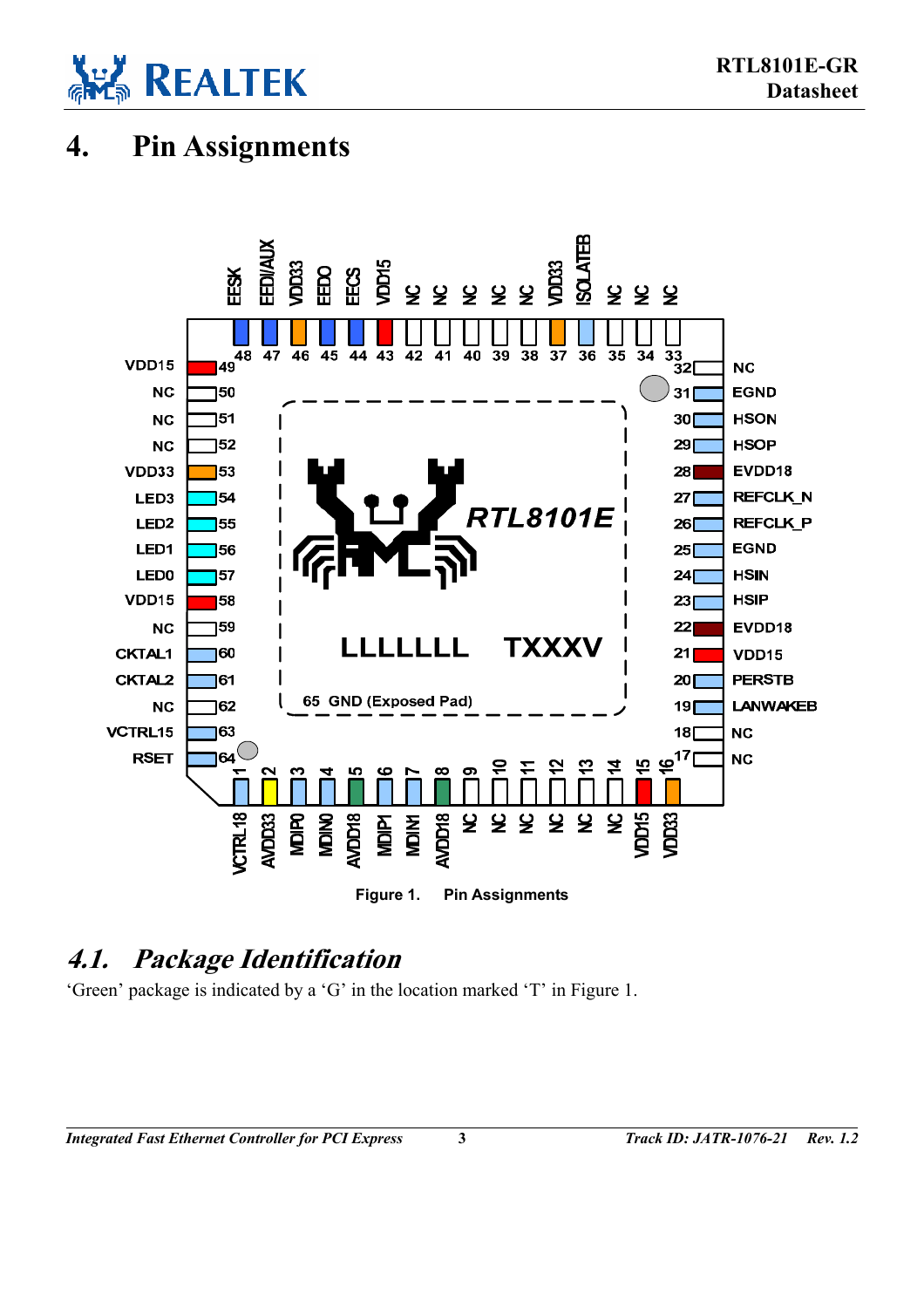

# <span id="page-8-0"></span>**5. Pin Descriptions**

The signal type codes below are used in the following tables:

- 
- 
- T/S: Tri-State bi-directional input/output pin

### <span id="page-8-1"></span>**5.1. Power Management/Isolation**

| <b>Power Management/Isolation</b><br>Table 1. |      |        |                                                                                  |  |
|-----------------------------------------------|------|--------|----------------------------------------------------------------------------------|--|
| <b>Symbol</b>                                 | Type | Pin No | <b>Description</b>                                                               |  |
| <b>LANWAKEB</b>                               | O/D  | 19     | Power Management Event: Open drain, active low.                                  |  |
|                                               |      |        | Used to reactivate the PCI Express slot's main power rails and reference clocks. |  |
|                                               |      |        | Isolate Pin: Active low.                                                         |  |
| <b>ISOLATEB</b>                               |      | 36     | Used to isolate the RTL8101E from the PCI Express bus. The RTL8101E will not     |  |
|                                               |      |        | drive its PCI Express outputs (excluding LANWAKEB) and will not sample its       |  |
|                                               |      |        | PCI Express input as long as the Isolate pin is asserted.                        |  |

# <span id="page-8-2"></span>**5.2. PCI Express Interface**

<span id="page-8-6"></span><span id="page-8-5"></span><span id="page-8-4"></span>

| Table 2. | <b>PCI Express Interface</b> |
|----------|------------------------------|
|          |                              |

| <b>Symbol</b>   | Type | Pin No | <b>Description</b>                                                              |
|-----------------|------|--------|---------------------------------------------------------------------------------|
| <b>REFCLK P</b> |      | 26     | PCI Express Differential Reference Clock Source: $100MHz \pm 300ppm$ .          |
| <b>REFCLK N</b> |      | 27     |                                                                                 |
| <b>HSOP</b>     |      | 29     | PCI Express Transmit Differential Pair.                                         |
| <b>HSON</b>     |      | 30     |                                                                                 |
| <b>HSIP</b>     |      | 23     | PCI Express Receive Differential Pair.                                          |
| <b>HSIN</b>     |      | 24     |                                                                                 |
|                 |      |        | PCI Express Reset Signal: Active low.                                           |
| <b>PERSTB</b>   |      | 20     | When the PERSTB is asserted at power-on state, the RTL8101E returns to a        |
|                 |      |        | pre-defined reset state and is ready for initialization and configuration after |
|                 |      |        | the de-assertion of the PERSTB.                                                 |

# <span id="page-8-3"></span>**5.3. EEPROM**

| Table 3.<br><b>EEPROM</b> |          |        |                                                                                                                                                                                                                                                                                                                                                            |  |
|---------------------------|----------|--------|------------------------------------------------------------------------------------------------------------------------------------------------------------------------------------------------------------------------------------------------------------------------------------------------------------------------------------------------------------|--|
| <b>Symbol</b>             | Type     | Pin No | <b>Description</b>                                                                                                                                                                                                                                                                                                                                         |  |
| <b>EESK</b>               | $\Omega$ | 48     | Serial data clock.                                                                                                                                                                                                                                                                                                                                         |  |
| <b>EEDI/AUX</b>           | O/I      | 47     | EEDI: Output to serial data input pin of EEPROM.<br>AUX: Input pin to detect if Aux. Power exists or not on initial power-on.<br>This pin should be connected to EEPROM. To support wakeup from ACPI<br>D3cold or APM power-down, this pin must be pulled high to Aux. Power<br>via a resistor. If this pin is not pulled high to Aux. Power, the RTL8101E |  |
| <b>EEDO</b>               |          | 45     | assumes that no Aux. Power exists.<br>Input from serial data output pin of EEPROM.                                                                                                                                                                                                                                                                         |  |
| <b>EECS</b>               | O        | 44     | EECS: EEPROM chip select.                                                                                                                                                                                                                                                                                                                                  |  |

*Integrated Fast Ethernet Controller for PCI Express* **4** *Track ID: JATR-1076-21 Rev. 1.2*

I: Input S/T/S: Sustained Tri-State O: Output O/D: Open Drain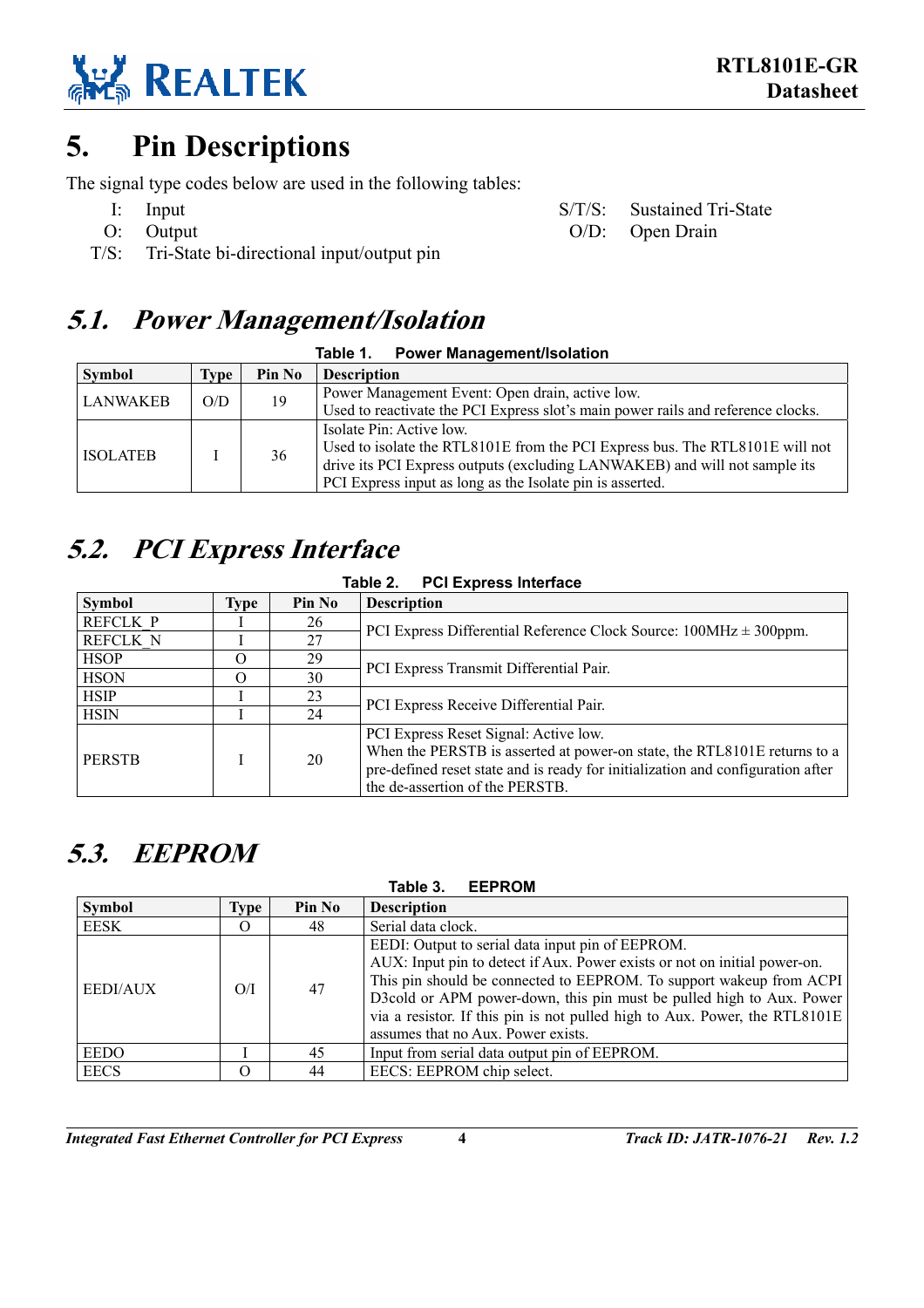

### <span id="page-9-2"></span>**5.4. Transceiver Interface**

<span id="page-9-6"></span>

| <b>Transceiver Interface</b><br>Table 4. |      |        |                                                                                                                     |  |  |
|------------------------------------------|------|--------|---------------------------------------------------------------------------------------------------------------------|--|--|
| Symbol                                   | Type | Pin No | <b>Description</b>                                                                                                  |  |  |
| MDIP0                                    | I/O  | 3      | In MDI mode, this pair acts as the BI DA+/- pair, and is the transmit pair in<br>10Base-T and 100Base-TX.           |  |  |
| MDIN0                                    | I/O  | 4      | In MDI crossover mode, this pair acts as the BI DB+/- pair, and is the receive<br>pair in 10Base-T and 100Base-TX.  |  |  |
| MDIP1                                    | I/O  | 6      | In MDI mode, this pair acts as the BI DB+/- pair, and is the receive pair in<br>10Base-T and 100Base-TX.            |  |  |
| MDIN1                                    | I/O  |        | In MDI crossover mode, this pair acts as the BI DA+/- pair, and is the transmit<br>pair in 10Base-T and 100Base-TX. |  |  |

# <span id="page-9-3"></span>**5.5. Clock**

<span id="page-9-7"></span>

| Table 5.<br>Clock |      |        |                                  |  |
|-------------------|------|--------|----------------------------------|--|
| <b>Symbol</b>     | Type | Pin No | <b>Description</b>               |  |
| <b>CKTAL1</b>     |      | 60     | Input of 25MHz clock reference.  |  |
| CKTAL2            |      |        | Output of 25MHz clock reference. |  |

# <span id="page-9-4"></span>**5.6. Reference**

<span id="page-9-1"></span><span id="page-9-0"></span>

| Table 6.<br>Reference |                    |        |                                         |  |
|-----------------------|--------------------|--------|-----------------------------------------|--|
| <b>Symbol</b>         | $T$ <sub>vpe</sub> | Pin No | <b>Description</b>                      |  |
| <b>RSET</b>           |                    |        | Reference. External resistor reference. |  |

# <span id="page-9-5"></span>**5.7. LEDs**

<span id="page-9-8"></span>

|                  |             |        |                    | Table 7.       | <b>LEDs</b>    |             |             |
|------------------|-------------|--------|--------------------|----------------|----------------|-------------|-------------|
| <b>Symbol</b>    | <b>Type</b> | Pin No | <b>Description</b> |                |                |             |             |
| LED <sub>0</sub> | O           | 57     |                    |                |                |             |             |
|                  |             |        | LEDS1-0            | 00             | 0 <sub>1</sub> | 10          |             |
| LED1             | O           | 56     | LED <sub>0</sub>   | Tx/Rx          | LINK10/ACT     | Tx          | LINK10/ACT  |
|                  |             |        | LED1               | <b>LINK100</b> | LINK100/ACT    | <b>LINK</b> | LINK100/ACT |
| LED <sub>2</sub> | O           | 55     | LED <sub>2</sub>   | LINK10         | <b>FULL</b>    | Rx          | FULL        |
|                  |             |        | LED3               | NA             | NA             | <b>FULL</b> | NA          |
| LED3             | O           | 54     |                    |                |                |             |             |

*Note 1: During power down mode, the LED signals are logic high. Note 2: LEDS1-0's initial value comes from the 93C46. If there is no 93C46, the default value of the (LEDS1, LEDS0) = (1, 1).*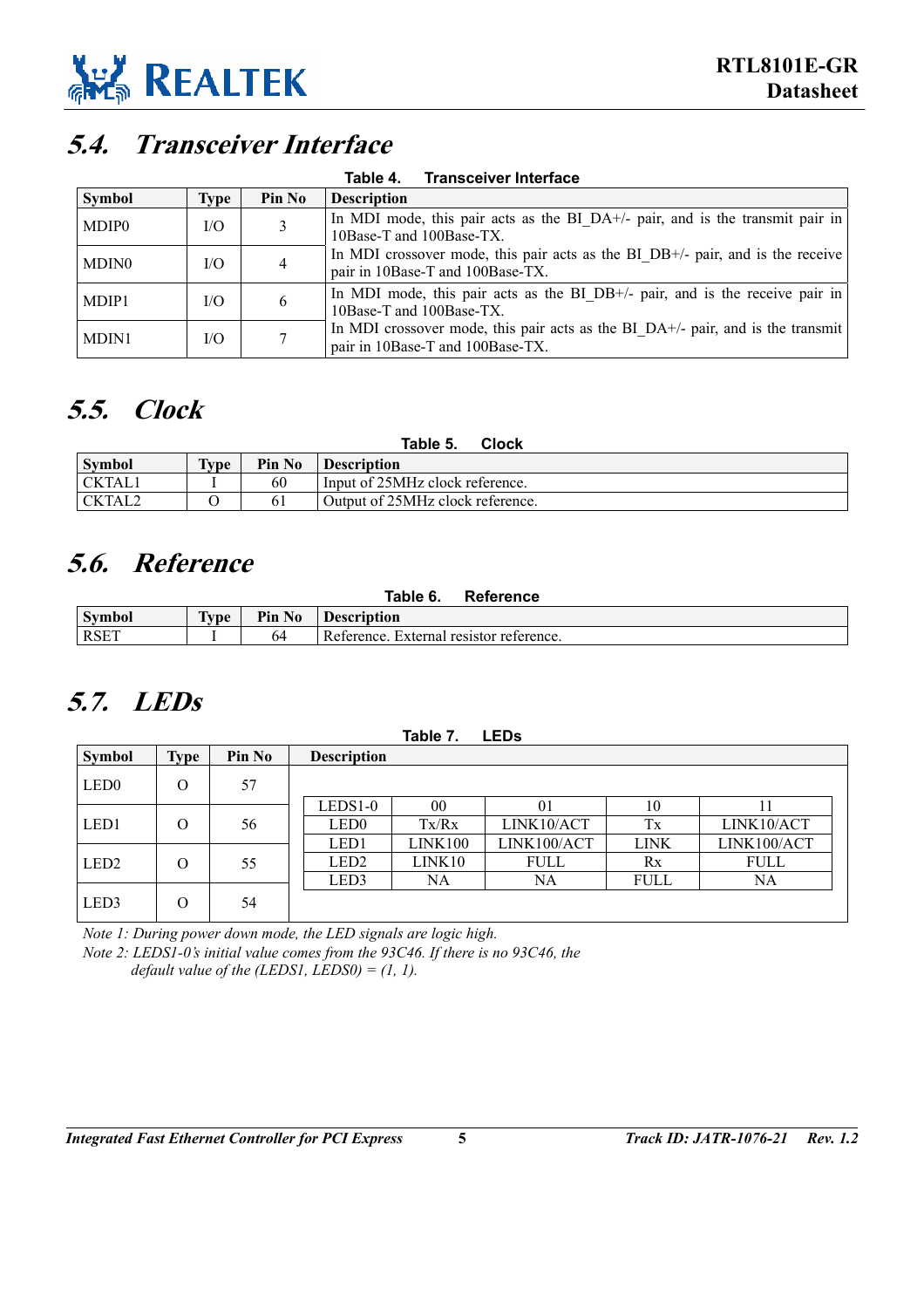

# <span id="page-10-2"></span>**5.8. Power & Ground**

<span id="page-10-0"></span>

| <b>Power &amp; Ground</b><br>Table 8. |          |                    |                                                                      |  |  |  |
|---------------------------------------|----------|--------------------|----------------------------------------------------------------------|--|--|--|
| <b>Symbol</b>                         | Type     | <b>Pin No</b>      | <b>Description</b>                                                   |  |  |  |
| VDD33                                 | Power    | 16, 37, 46, 53     | Digital 3.3V power supply.                                           |  |  |  |
| VDD15                                 | Power    | 15, 21, 43, 49, 58 | Digital 1.5V power supply.                                           |  |  |  |
| AVDD18                                | Power    | 5, 8               | Analog 1.8V power supply.                                            |  |  |  |
| EVDD18                                | Power    | 22, 28             | Analog 1.8V power supply.                                            |  |  |  |
| AVDD33                                | Power    |                    | Analog 3.3V power supply.                                            |  |  |  |
| <b>EGND</b>                           | Power    | 25, 31             | Analog Ground.                                                       |  |  |  |
| <b>GND</b>                            | Power    | 65                 | Ground.(Exposed Pad)                                                 |  |  |  |
| VCTRL15                               | $\Omega$ | 63                 | 1.5 voltage output supplies power to VDD15 power pin.                |  |  |  |
| VCTRL18                               | $\Omega$ |                    | 1.8 voltage output supplies power to AVDD18 and EVDD18 power<br>pin. |  |  |  |

*Note: Refer to the most updated schematic circuit for correct configuration.* 

# <span id="page-10-3"></span>**5.9. NC (Not Connected) Pins**

#### <span id="page-10-4"></span><span id="page-10-1"></span>**Table 9. NC (Not Connected) Pins**

| <b>Symbol</b> | $\mathbf{q}$ | Pin No                                                                                      | <b>Description</b> |
|---------------|--------------|---------------------------------------------------------------------------------------------|--------------------|
| NC            |              | 9, 10, 11, 12, 13, 14, 17, 18,<br>32, 33, 34, 35, 38, 39, 40, 41,<br>42, 50, 51, 52, 59, 62 | Not Connected.     |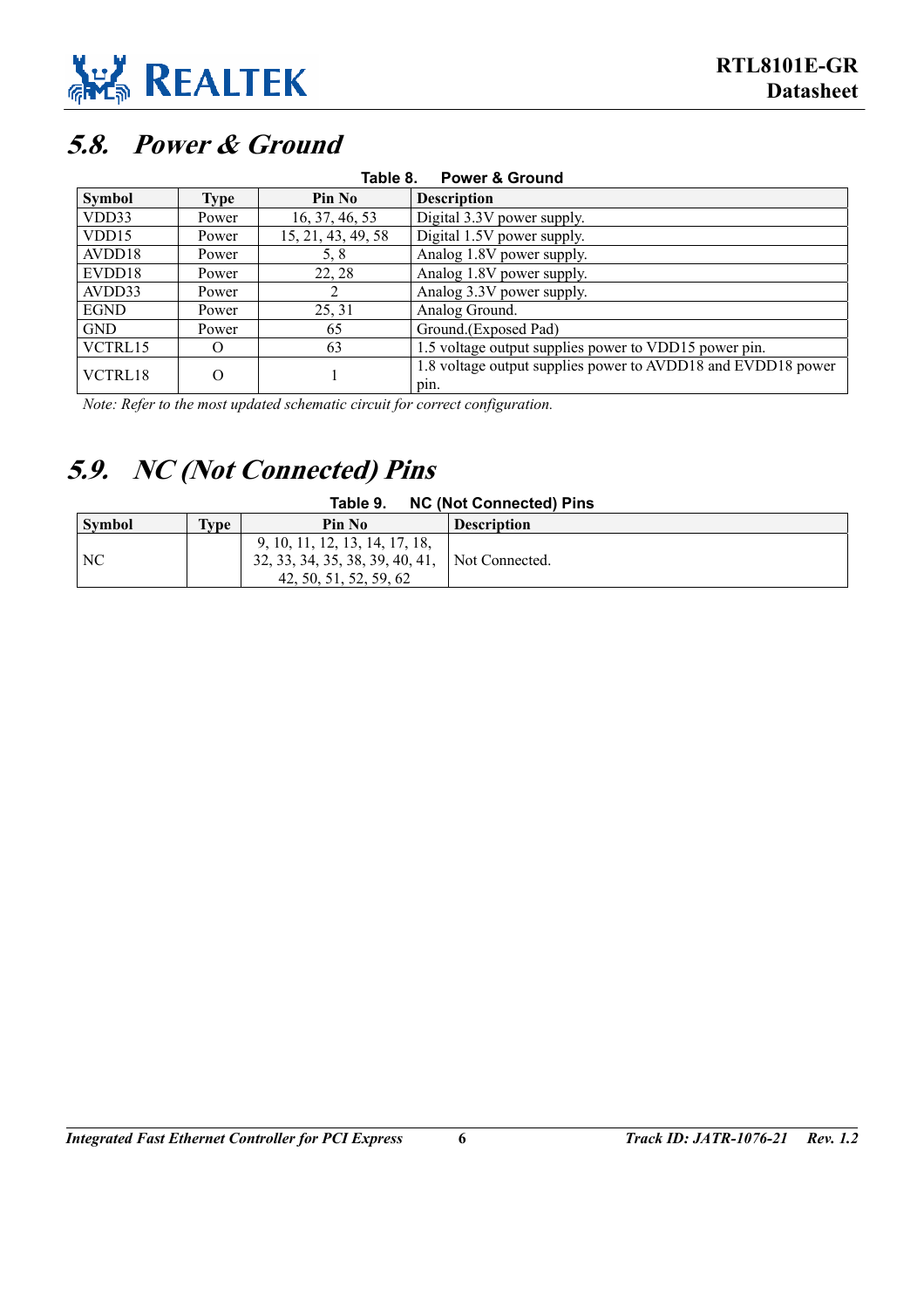

# <span id="page-11-0"></span>**6. Functional Description**

### <span id="page-11-1"></span>**6.1. PCI Express Bus Interface**

The RTL8101E complies with PCI Express Base Specification Revision 1.0a, and runs at a 2.5GHz signaling rate with X1 link width, i.e., one transmit and one receive differential pair. The RTL8101E supports four types of PCI Express messages: interrupt messages, error messages, power management messages, and hot-plug messages. To ease PCB layout constraints, PCI Express lane polarity reversal and link reversal are also supported.

### <span id="page-11-2"></span>**6.1.1. PCI Express Transmitter**

The RTL8101E's PCI Express block receives digital data from the Ethernet interface and performs data scrambling with Linear Feedback Shift Register (LFSR) and 8B/10B coding technology into 10-bit code groups. Data scrambling is used to reduce the possibility of electrical resonance on the link, and 8B/10B coding technology is used to benefit embedded clocking, error detection, and DC balance by adding an overhead to the system through the addition of 2 extra bits. The data code groups are passed through its serializer for packet framing. The generated 2.5Gbps serial data is transmitted onto the PCB trace to its upstream device via a differential driver.

### <span id="page-11-3"></span>**6.1.2. PCI Express Receiver**

The RTL8101E's PCI Express block receives 2.5Gbps serial data from its upstream device to generate parallel data. The receiver's PLL circuits are re-synchronized to maintain bit and symbol lock. Through 8B/10B decoding technology and data descrambling, the original digital data is recovered and passed to the RTL8101E's internal Ethernet MAC to be transmitted onto the Ethernet media.

# <span id="page-11-4"></span>**6.2. LED Functions**

The RTL8101E supports four LED signals in four different configurable operation modes. The following sections describe the various LED actions.

### <span id="page-11-5"></span>**6.2.1. Link Monitor**

The Link Monitor senses link integrity, such as LINK10, LINK100, LINK10/100, LINK10/ACT, or LINK100/ACT. Whenever link status is established, the specific link LED pin is driven low. Once a cable is disconnected, the link LED pin is driven high, indicating that no network connection exists.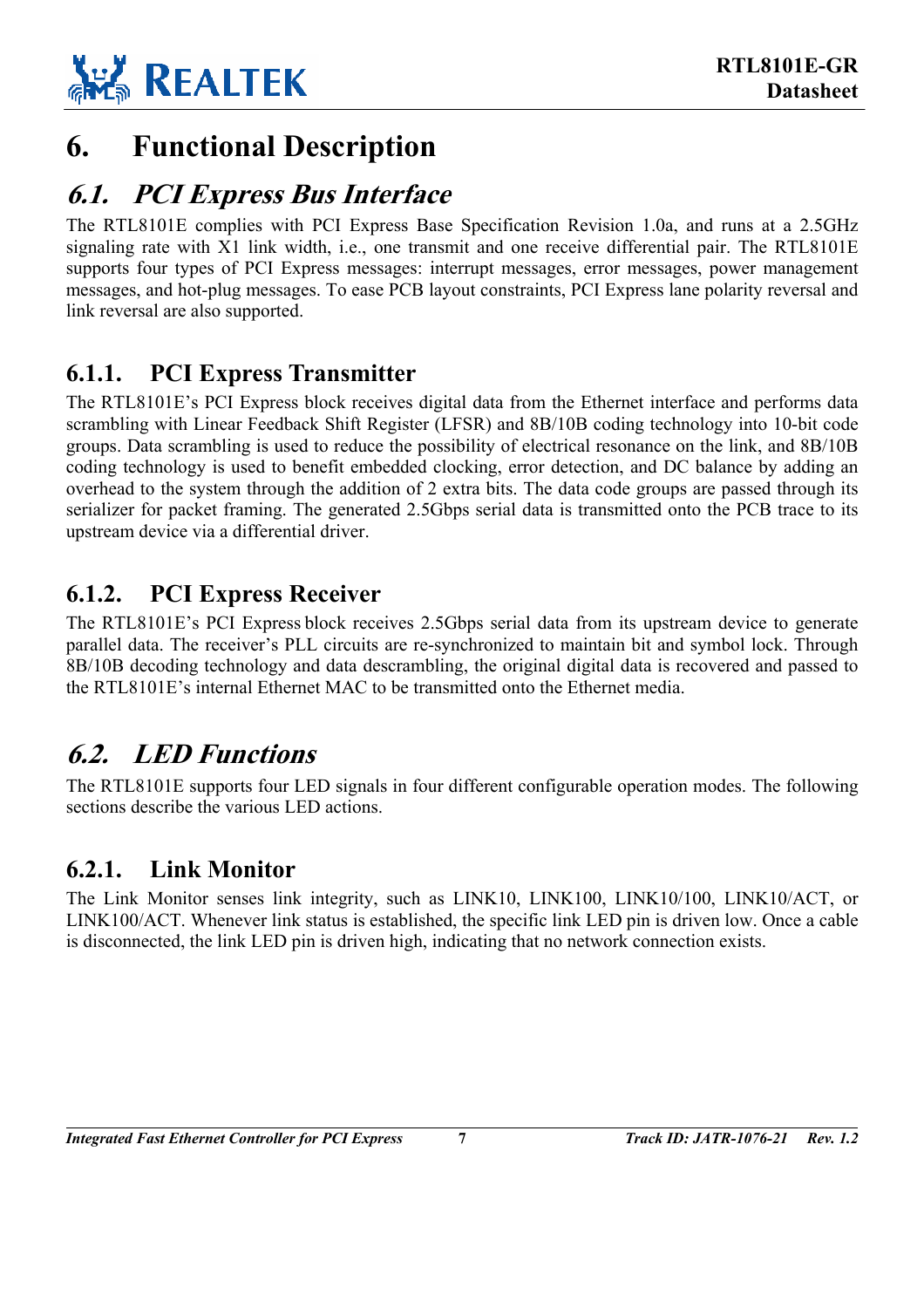

### <span id="page-12-0"></span>**6.2.2. Rx LED**

In 10/100Mbps mode, blinking of the Rx LED indicates that receive activity is occurring.

<span id="page-12-2"></span>

**Figure 2. Rx LED** 

### <span id="page-12-1"></span>**6.2.3. Tx LED**

In 10/100Mbps mode, blinking of the Tx LED indicates that transmit activity is occurring.

<span id="page-12-3"></span>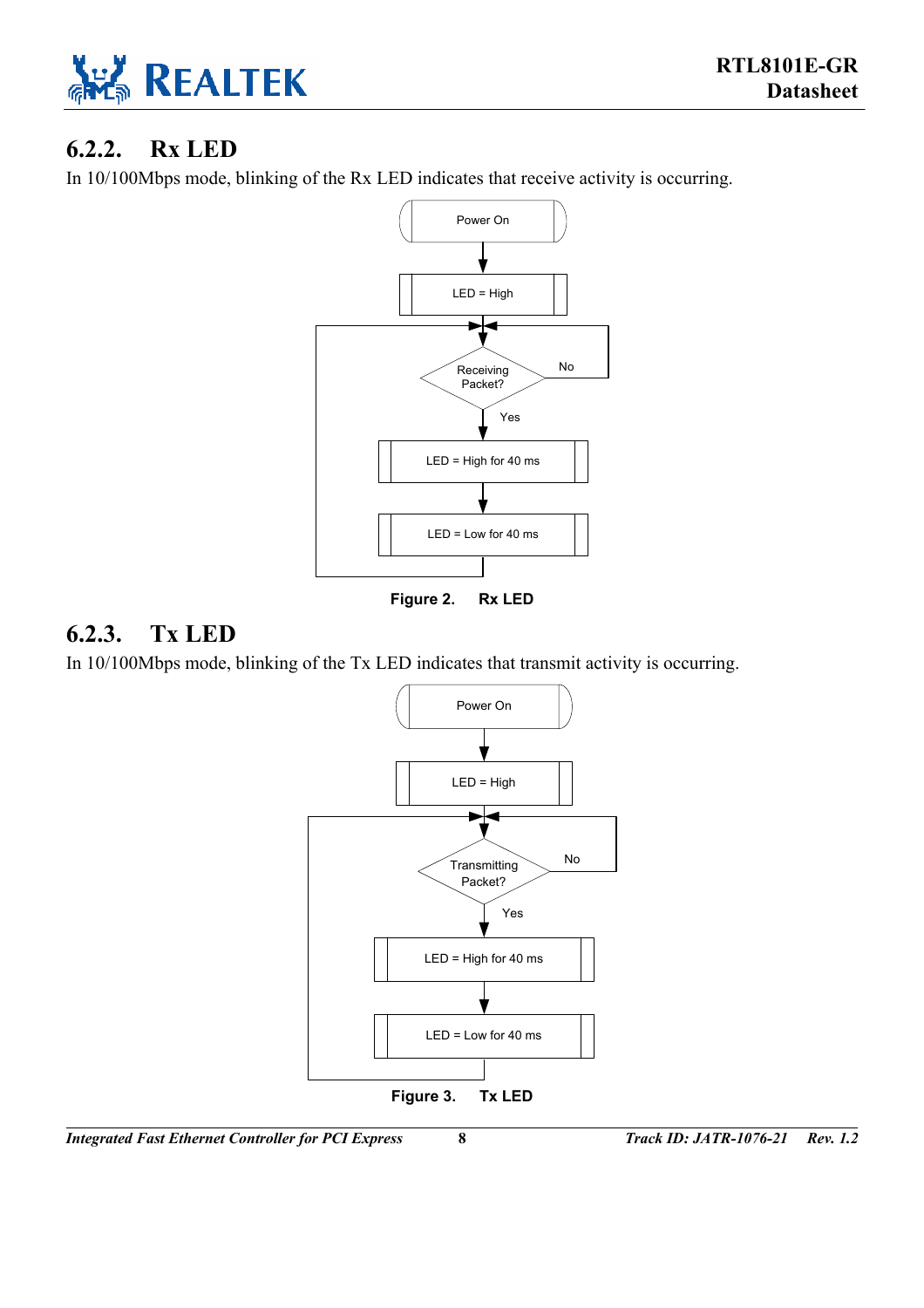

### <span id="page-13-0"></span>**6.2.4. Tx/Rx LED**

In 10/100Mbps mode, blinking of the Tx/Rx LED indicates that both transmit and receive activity is occurring.

<span id="page-13-2"></span>

**Figure 4. Tx/Rx LED** 

### <span id="page-13-1"></span>**6.2.5. LINK/ACT LED**

In 10/100Mbps mode, blinking of the LINK/ACT LED indicates that the RTL8101E is linked and operating properly. When this LED is high for extended periods, it indicates that a link problem exists.

<span id="page-13-3"></span>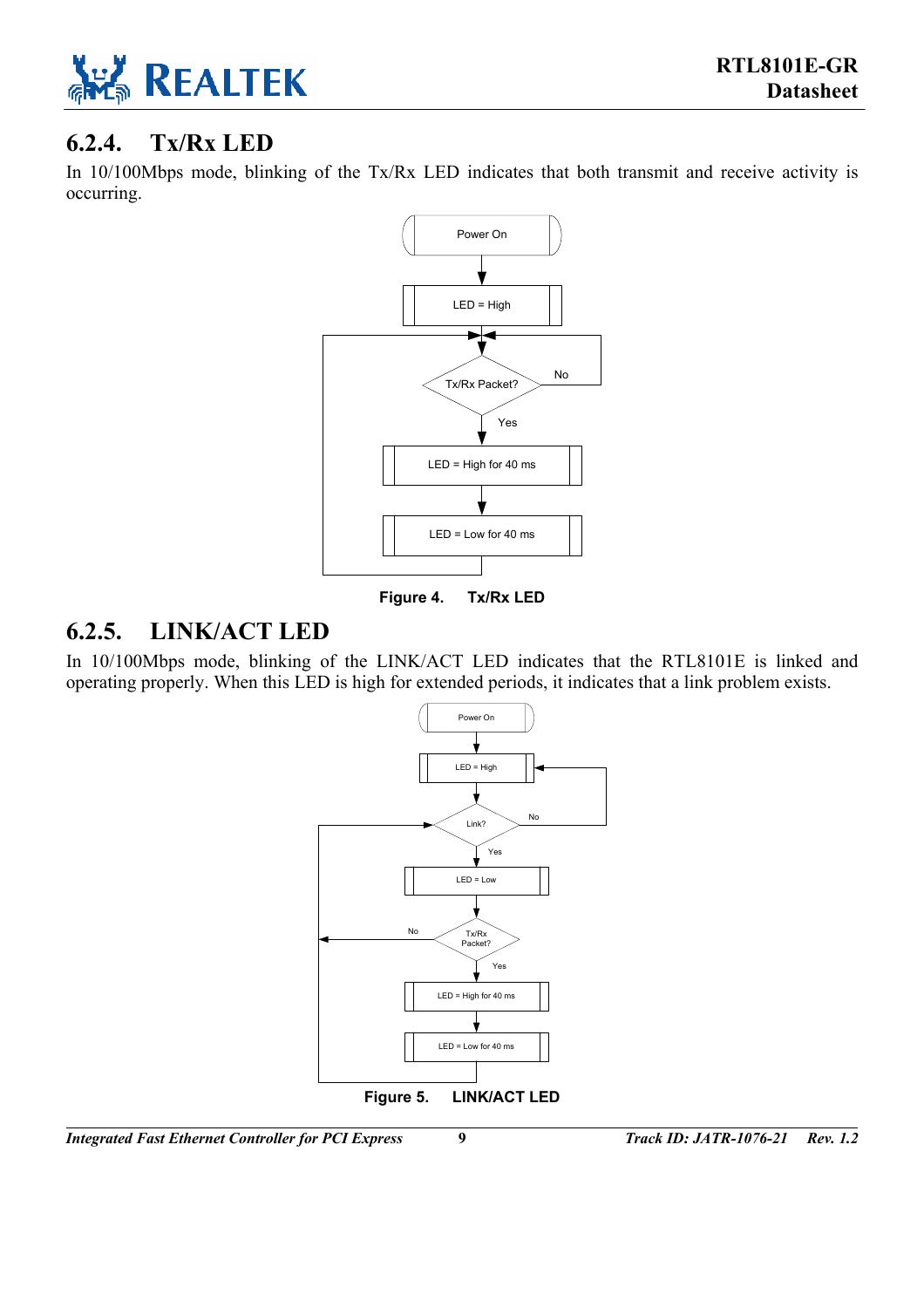

# <span id="page-14-0"></span>**6.3. PHY Transceiver**

### <span id="page-14-1"></span>**6.3.1. PHY Transmitter**

Based on state-of-the-art DSP technology and mixed-mode signal processing technology, the RTL8101E operates at 10/100Mbps over standard CAT.5 UTP cable (100Mbps), and CAT.3 UTP cable (10Mbps).

#### **MII (100Mbps) Mode**

The transmitted 4-bit nibbles (TXD[3:0]) from the MAC, clocked at 25MHz (TXC), are converted into 5B symbol code through 4B/5B coding technology, then through scrambling and serializing, are converted to 125Mhz NRZ and NRZI signals. After that, the NRZI signals are passed to the MLT3 encoder, then to the D/A converter and transmitted onto the media.

#### **MII (10Mbps) Mode**

The transmitted 4-bit nibbles (TXD[3:0]) from the MAC, clocked at 2.5MHz (TXC), are serialized into 10Mbps serial data. The 10Mbps serial data is converted into a Manchester-encoded data stream and is transmitted onto the media by the D/A converter.

### <span id="page-14-2"></span>**6.3.2. PHY Receiver**

#### **MII (100Mbps) Mode**

The MLT3 signal is processed with an ADC, equalizer, BLW (Baseline Wander) correction, timing recovery, MLT3 and NRZI decoder, descrambler, 4B/5B decoder, and is then presented to the MII interface in 4-bit-wide nibbles at a clock speed of 25MHz.

#### **MII (10Mbps) Mode**

The received differential signal is converted into a Manchester-encoded stream first. Next, the stream is processed with a Manchester decoder and is de-serialized into 4-bit-wide nibbles. The 4-bit nibbles are presented to the MII interface at a clock speed of 2.5MHz.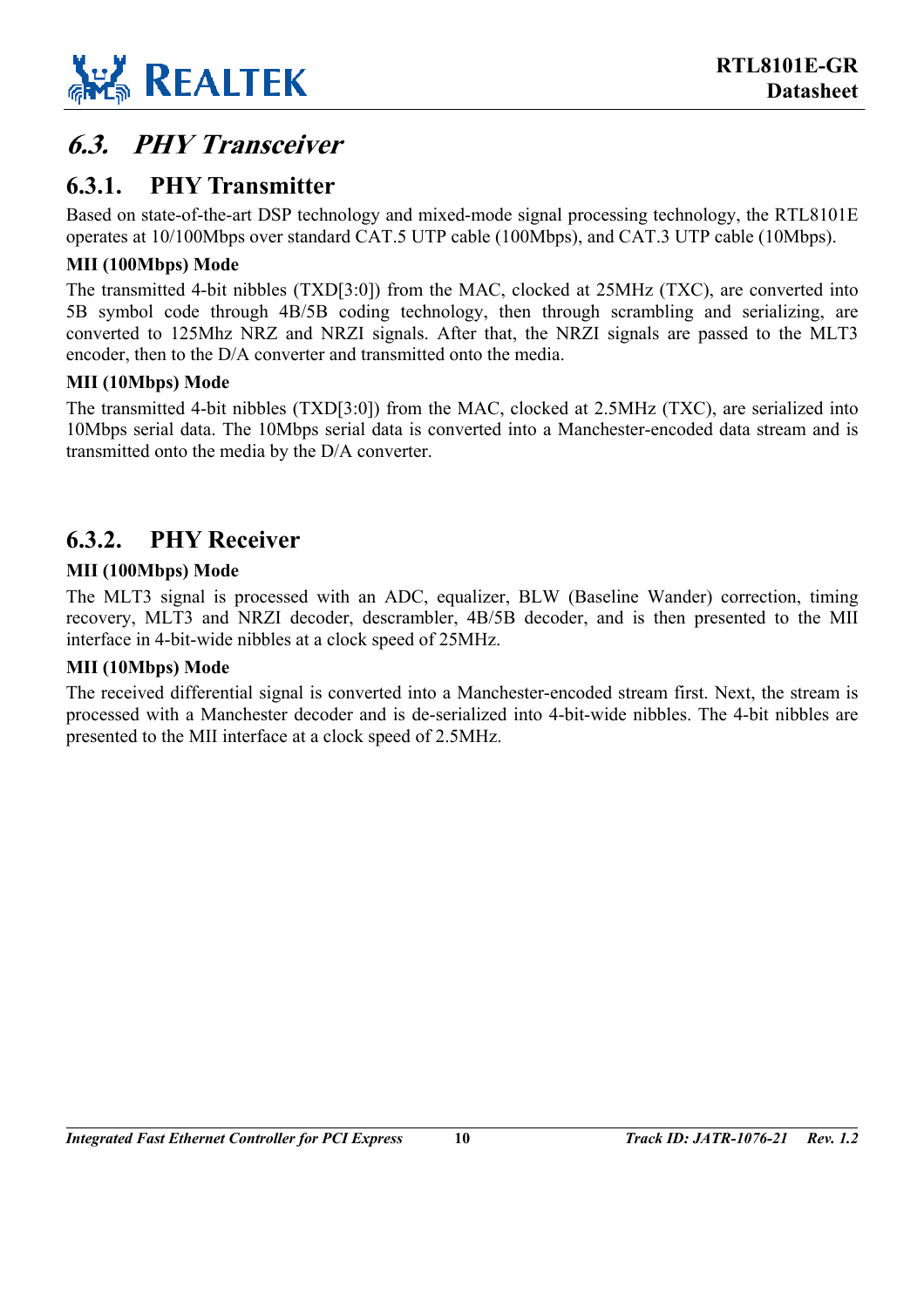

### <span id="page-15-0"></span>**6.4. EEPROM Interface**

The RTL8101E requires the attachment of an external EEPROM. The 93C46/93C56 is a 1K-bit/2K-bit EEPROM. The EEPROM interface permits the RTL8101E to read from, and write data to, an external serial EEPROM device.

Values in the external EEPROM allow default fields in PCI configuration space and I/O space to be overridden following a power-on or software EEPROM auto-load command. The RTL8101E will auto-load values from the EEPROM. If the EEPROM is not present, the RTL8101E initialization uses default values for the appropriate Configuration and Operational Registers. Software can read and write to the EEPROM using bit-bang accesses via the 9346CR Register, or using PCI VPD (Vital Product Data). The interface consists of EESK, EECS, EEDO, and EEDI.

The correct EEPROM (i.e. 93C46/93C56) must be used in order to ensure proper LAN function.

| <b>EEPROM</b> | <b>Description</b>                                                                                                                                                                                                                                                                                                                                |
|---------------|---------------------------------------------------------------------------------------------------------------------------------------------------------------------------------------------------------------------------------------------------------------------------------------------------------------------------------------------------|
| <b>EECS</b>   | 93C46/93C56 chip select.                                                                                                                                                                                                                                                                                                                          |
| <b>EESK</b>   | EEPROM serial data clock.                                                                                                                                                                                                                                                                                                                         |
| EEDI/Aux      | Input data bus/Input pin to detect whether Aux. Power exists on initial power-on.<br>This pin should be connected to EEPROM. To support wakeup from ACPI D3cold or APM<br>power-down, this pin must be pulled high to Aux. Power via a resistor. If this pin is not<br>pulled high to Aux. Power, the RTL8101E assumes that no Aux. Power exists. |
| <b>EEDO</b>   | Output data bus.                                                                                                                                                                                                                                                                                                                                  |

#### <span id="page-15-1"></span>**Table 10. EEPROM Interface**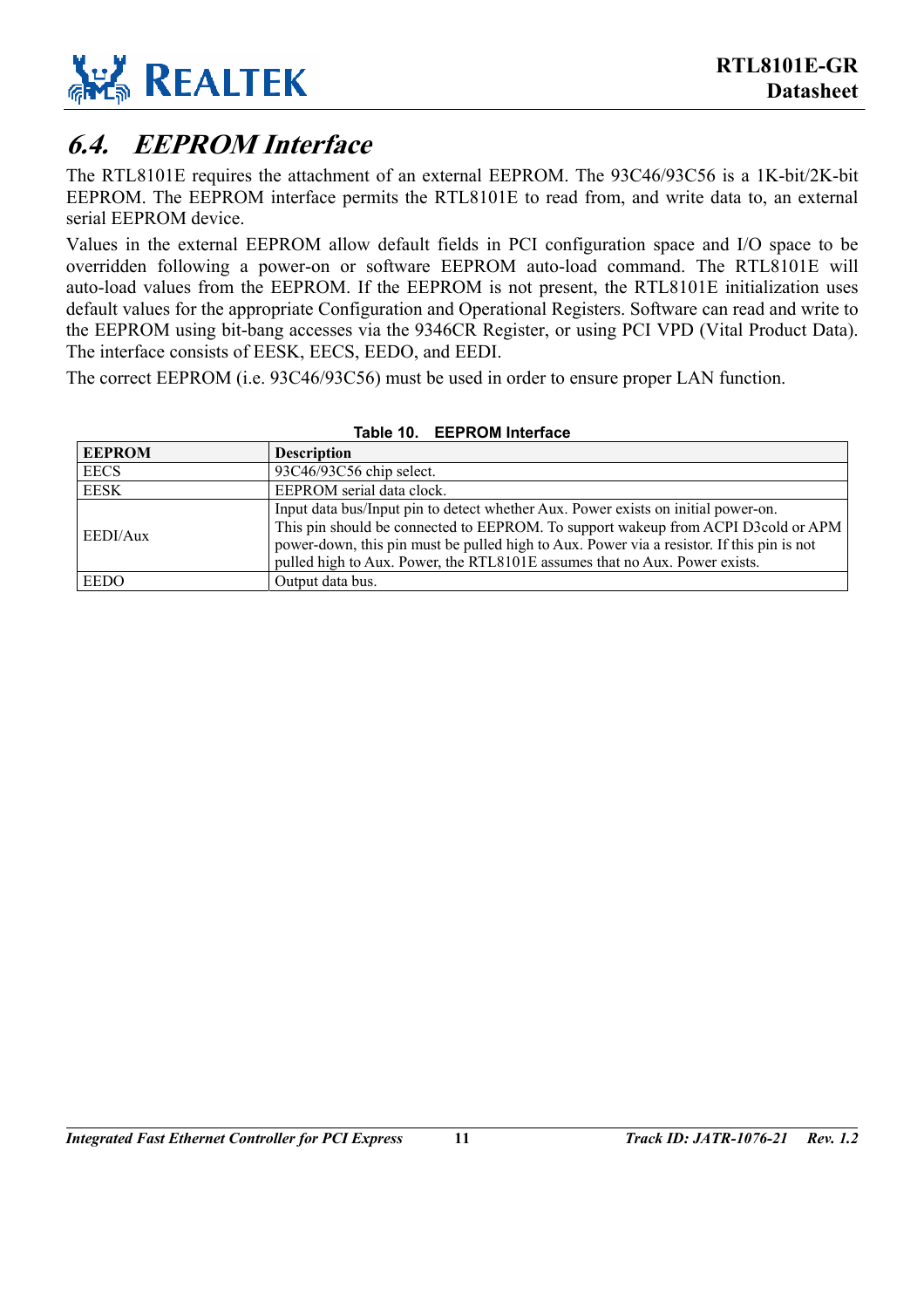

### <span id="page-16-0"></span>**6.5. Power Management**

The RTL8101E complies with ACPI (Rev 1.0, 1.0b, 2.0), PCI Power Management (Rev 1.1), PCI Express Active State Power Management (ASPM), and Network Device Class Power Management Reference Specification (V1.0a), such as to support an Operating System-directed Power Management (OSPM) environment.

The RTL8101E can monitor the network for a Wakeup Frame, a Magic Packet, or a Re-LinkOk, and notify the system via a PCI Express Power Management Event (PME) Message, Beacon, or LANWAKEB pin when such a packet or event occurs. Then the system can be restored to a normal state to process incoming jobs.

When the RTL8101E is in power down mode  $(D1 \sim D3)$ :

- The Rx state machine is stopped. The RTL8101E monitors the network for wakeup events such as a Magic Packet, Wakeup Frame, and/or Re-LinkOk, in order to wake up the system. When in power down mode, the RTL8101E will not reflect the status of any incoming packets in the ISR register and will not receive any packets into the Rx on-chip buffer.
- The on-chip buffer status and packets that have already been received into the Rx on-chip buffer before entering power down mode are held by the RTL8101E.
- Transmission is stopped. PCI Express transactions are stopped. The Tx on-chip buffer is held.
- After being restored to D0 state, the RTL8101E transmits data that was not moved into the Tx on-chip buffer during power down mode. Packets that were not transmitted completely last time are re-transmitted.

The D3cold support PME bit (bit15, PMC register) and the Aux I b2:0 bits (bit8:6, PMC register) in PCI configuration space depend on the existence of Aux power (bit15,  $PMC$ ) = 1.

If EEPROM D3cold support PME bit (bit15, PMC) = 0, the above 4 bits are all 0's. Example:

#### If EEPROM D3c\_support\_PME = 1:

- If aux. power exists, then PMC in PCI config space is the same as EEPROM PMC (if EEPROM PMC = C2 F7, then PCI PMC = C2 F7)
- If aux. power is absent, then PMC in PCI config space is the same as EEPROM PMC except the above 4 bits are all 0's (if EEPROM PMC =  $C2$  F7, then PCI PMC = 02 76)

In the above case, if wakeup support is desired when main power is off, it is suggested that the EEPROM PMC be set to C2 F7 (Realtek EEPROM default value).

#### If EEPROM D3c\_support\_PME = 0:

- If aux. power exists, then PMC in PCI config space is the same as EEPROM PMC (if EEPROM PMC =  $C2$  77, then PCI PMC =  $C2$  77)
- If aux. power is absent, then PMC in PCI config space is the same as EEPROM PMC except the above 4 bits are all 0's (if EEPROM PMC =  $C2$  77, then PCI PMC = 02 76)

In the above case, if wakeup support is not desired when main power is off, it is suggested that the EEPROM PMC be set to 02 76.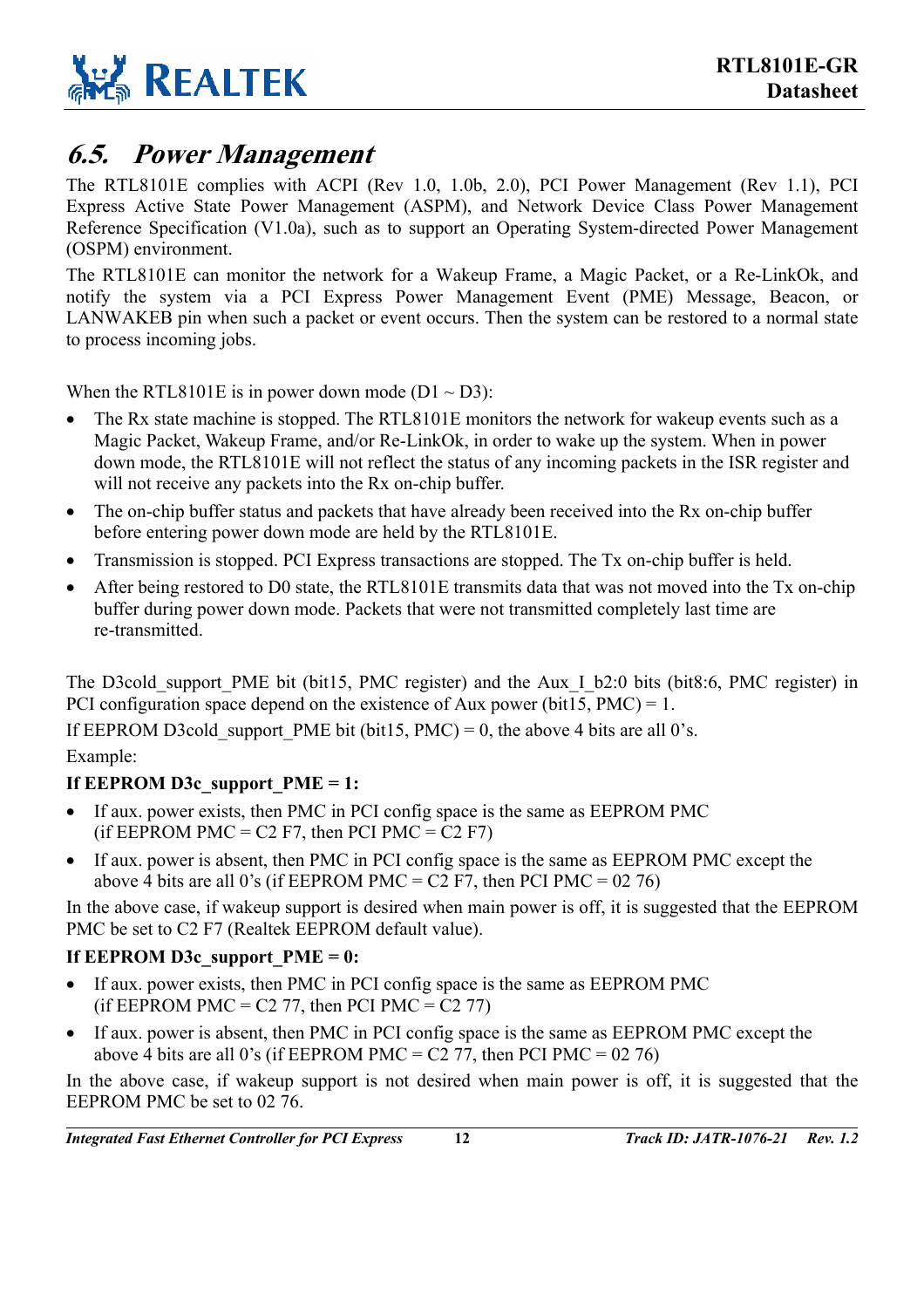

Link Wakeup occurs only when the following conditions are met:

• The LinkUp bit  $(CONFIG3#4)$  is set to 1, the PMEn bit  $(CONFIG1#0)$  is set to 1, and the corresponding wake-up method (message, beacon, or LANWAKEB) can be asserted in the current power state.

Magic Packet Wakeup occurs only when the following conditions are met:

- The destination address of the received Magic Packet is acceptable to the RTL8101E, e.g., a broadcast, multicast, or unicast packet addressed to the current RTL8101E adapter.
- The received Magic Packet does not contain a CRC error.
- The Magic bit (CONFIG3#5) is set to 1, the PMEn bit (CONFIG1#0) is set to 1, and the corresponding wake-up method (message, beacon, or LANWAKEB) can be asserted in the current power state.
- The Magic Packet pattern matches, i.e. 6 \* FFh + MISC (can be none) + 16 \* DID (Destination ID) in any part of a valid Ethernet packet.

A Wakeup Frame event occurs only when the following conditions are met:

- The destination address of the received Wakeup Frame is acceptable to the RTL8101E, e.g., a broadcast, multicast, or unicast address to the current RTL8101E adapter.
- The received Wakeup Frame does not contain a CRC error.
- The PMEn bit (CONFIG1#0) is set to 1.
- The 16-bit CRC<sup>A</sup> of the received Wakeup Frame matches the 16-bit CRC of the sample Wakeup Frame pattern given by the local machine's OS. Or, the RTL8101E is configured to allow direct packet wakeup, e.g., a broadcast, multicast, or unicast network packet.

*Note: 16-bit CRC: The RTL8101E supports two normal wakeup frames (covering 64 mask bytes from offset 0 to 63 of any incoming network packet) and three long wakeup frames (covering 128 mask bytes from offset 0 to 127 of any incoming network packet).* 

The corresponding wake-up method (message, beacon, or LANWAKEB) is asserted only when the following conditions are met:

- The PMEn bit (bit0, CONFIG1) is set to 1.
- The PME En bit (bit8, PMCSR) in PCI Configuration Space is set to 1.
- The RTL8101E may assert the corresponding wake-up method (message, beacon, or LANWAKEB) in the current power state or in isolation state, depending on the PME\_Support (bit15-11) setting of the PMC register in PCI Configuration Space.
- A Magic Packet, LinkUp, or Wakeup Frame has been received.
- Writing a 1 to the PME Status (bit15) of the PMCSR register in the PCI Configuration Space clears this bit and causes the RTL8101E to stop asserting the corresponding wake-up method (message, beacon, or LANWAKEB) (if enabled).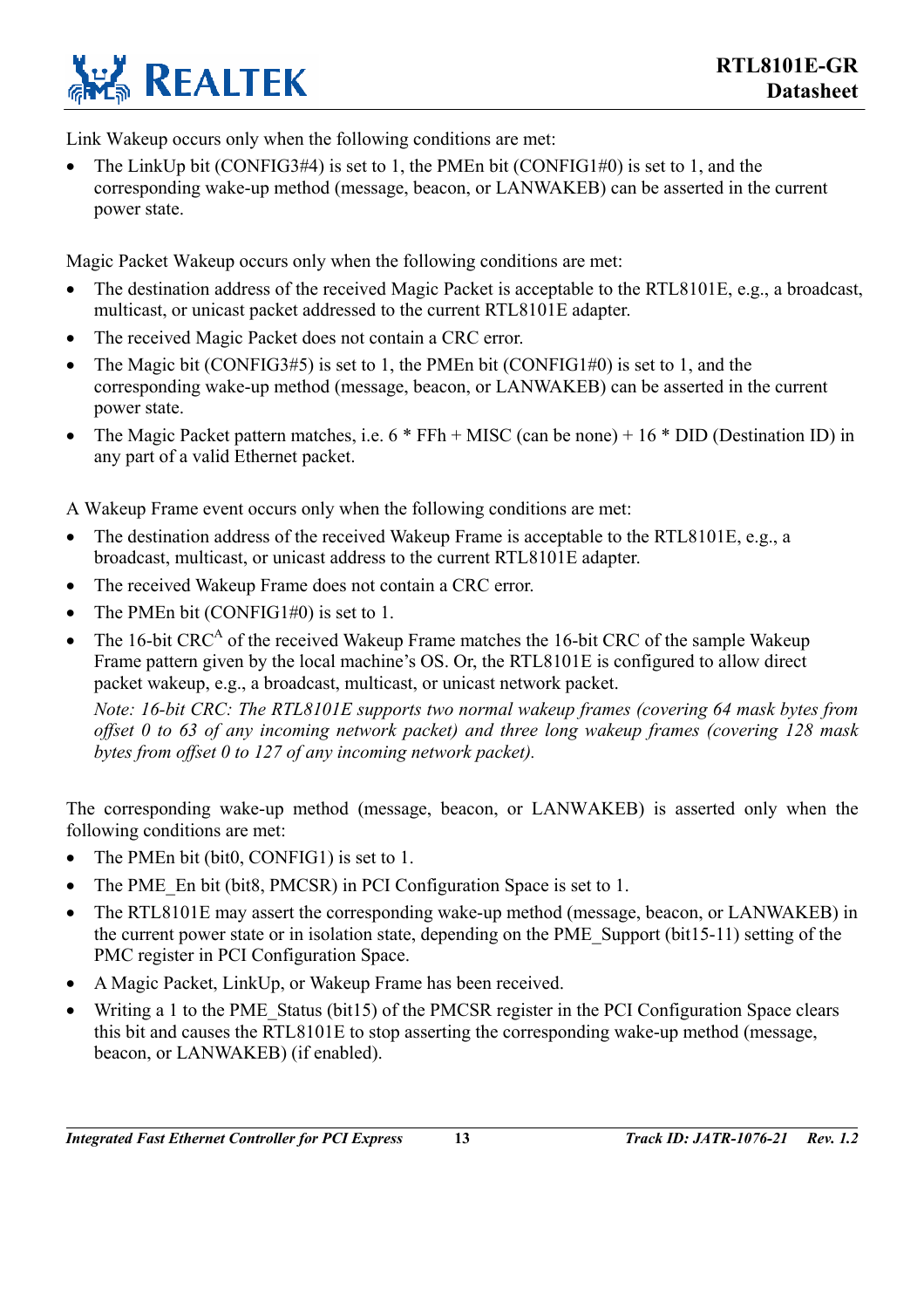

When the RTL8101E is in power down mode, e.g., D1-D3, the IO and MEM accesses to the RTL8101E are disabled. After a PERSTB assertion, the device's power state is restored to D0 automatically if the original power state was  $D_1^3C_2$ <sub>cold</sub>. There is almost no hardware delay at the device's power state transition. When in ACPI mode, the device does not support PME (Power Management Enable) from D0 (this is the Realtek default setting of the PMC register auto-loaded from EEPROM). The setting may be changed from the EEPROM, if required.

# <span id="page-18-0"></span>**6.6. Vital Product Data (VPD)**

Bit 31 of the Vital Product Data (VPD) capability structure in the RTL8101E's PCI Configuration Space is used to issue VPD read/write commands and is also a flag used to indicate whether the transfer of data between the VPD data register and the 93C46/93C56 has completed or not.

Write VPD register: (write data to the 93C46/93C56)

Set the flag bit to 1 at the same time the VPD address is written to write VPD data to EEPROM. When the flag bit is reset to 0 by the RTL8101E, the VPD data (4 bytes per VPD access) has been transferred from the VPD data register to EEPROM.

Read VPD register: (read data from the 93C46/93C56)

Reset the flag bit to 0 at the same time the VPD address is written to retrieve VPD data from EEPROM. When the flag bit is set to 1 by the RTL8101E, the VPD data (4 bytes per VPD access) has been transferred from EEPROM to the VPD data register.

- *Note1: Refer to the PCI 2.2 Specifications for further information.*
- *Note2: The VPD address must be a DWORD-aligned address as defined in the PCI 2.2 Specifications. VPD data is always consecutive 4-byte data starting from the VPD address specified.*
- *Note3: Realtek reserves offset 40h to 7Fh in EEPROM, mainly for VPD data to be stored.*
- *Note4: The VPD function of the RTL8101E is designed to be able to access the full range of the 93C46/93C56 EEPROM.*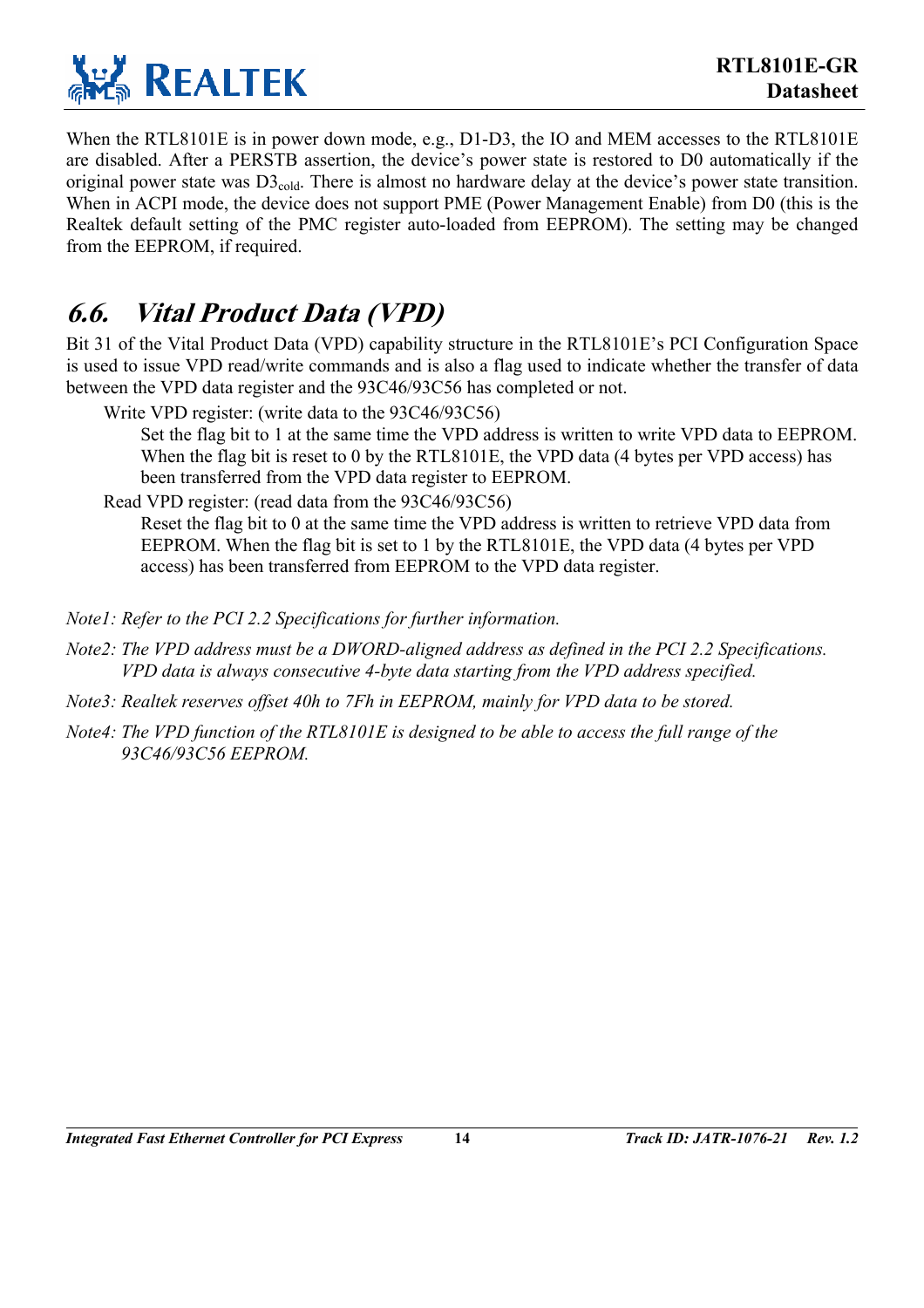

# <span id="page-19-1"></span>**7. Characteristics**

### <span id="page-19-2"></span>**7.1. Absolute Maximum Ratings**

WARNING: Absolute maximum ratings are limits beyond which permanent damage may be caused to the device, or device reliability will be affected. All voltages are specified reference to GND unless otherwise specified.

| $1900 - 11.$ About $0.001$ $1.001$ $1.001$ $1.001$ |                     |                |                                     |         |  |  |  |
|----------------------------------------------------|---------------------|----------------|-------------------------------------|---------|--|--|--|
| Symbol                                             | <b>Description</b>  | <b>Minimum</b> | <b>Maximum</b>                      | Unit    |  |  |  |
| VDD33, AVDD33                                      | Supply Voltage 3.3V | $-0.5$         | 4.6                                 |         |  |  |  |
| AVDD18, EVDD18                                     | Supply Voltage 1.8V | $-0.5$         | 2.1                                 |         |  |  |  |
| VDD15                                              | Supply Voltage 1.5V | $-0.5$         |                                     |         |  |  |  |
| DCinput                                            | Input Voltage       | $-0.5$         | Corresponding Supply Voltage $+0.5$ |         |  |  |  |
| DCoutput                                           | Output Voltage      | $-0.5$         | Corresponding Supply Voltage $+0.5$ |         |  |  |  |
|                                                    | Storage Temperature | $-55$          | $+125$                              | $\circ$ |  |  |  |

<span id="page-19-5"></span>**Table 11. Absolute Maximum Ratings** 

*\* Refer to the most updated schematic circuit for correct configuration.* 

# <span id="page-19-3"></span>**7.2. Recommended Operating Conditions**

<span id="page-19-6"></span>

| Table 12. Recommended Operating Conditions |                   |                |                |                |                 |  |  |
|--------------------------------------------|-------------------|----------------|----------------|----------------|-----------------|--|--|
| <b>Description</b>                         | <b>Pins</b>       | <b>Minimum</b> | <b>Typical</b> | <b>Maximum</b> | Unit            |  |  |
| Supply Voltage VDD                         | VDD33, AVDD33     | 3.0            | 3.3            | 3.6            |                 |  |  |
|                                            | AVDD18,<br>EVDD18 | 1.62           | 1.8            | 1.98           |                 |  |  |
|                                            | VDD15             | 1.35           | 1.5            | 1.65           |                 |  |  |
| Ambient Temperature $T_A$                  |                   |                |                | 70             | $\circ$ C       |  |  |
| Maximum Junction<br>Temperature            |                   |                |                | 125            | $\rm ^{\circ}C$ |  |  |

*\* Refer to the most updated schematic circuit for correct configuration.* 

# <span id="page-19-4"></span>**7.3. Crystal Requirements**

#### <span id="page-19-0"></span>**Table 13. Crystal Requirements**

| <b>Symbol</b>              | <b>Description/Condition</b>                                                                                      | <b>Minimum</b> | <b>Typical</b> | <b>Maximum</b> | Unit          |
|----------------------------|-------------------------------------------------------------------------------------------------------------------|----------------|----------------|----------------|---------------|
| $F_{ref}$                  | Parallel resonant crystal reference frequency,<br>fundamental mode, AT-cut type.                                  |                | 25             |                | <b>MHz</b>    |
| F <sub>ref</sub> Stability | Parallel resonant crystal frequency stability,<br>fundamental mode, AT-cut type. $T_a = 25^{\circ}C$ .            | $-50$          |                | $+50$          | ppm           |
| $F_{ref}$ Tolerance        | Parallel resonant crystal frequency tolerance,<br>fundamental mode, AT-cut type.<br>$T_a = -20$ °C $\sim +70$ °C. | $-30$          |                | $+30$          | ppm           |
| $F_{ref}$<br>Duty Cycle    | Reference clock input duty cycle.                                                                                 | 40             |                | 60             | $\frac{0}{0}$ |
| $C_{L}$                    | Load Capacitance.                                                                                                 |                |                |                | pF            |
| <b>ESR</b>                 | Equivalent Series Resistance.                                                                                     |                |                | 30             | Ω             |
| DL                         | Drive Level.                                                                                                      |                |                | 0.5            | mW            |

*Integrated Fast Ethernet Controller for PCI Express* **15** *Track ID: JATR-1076-21 Rev. 1.2*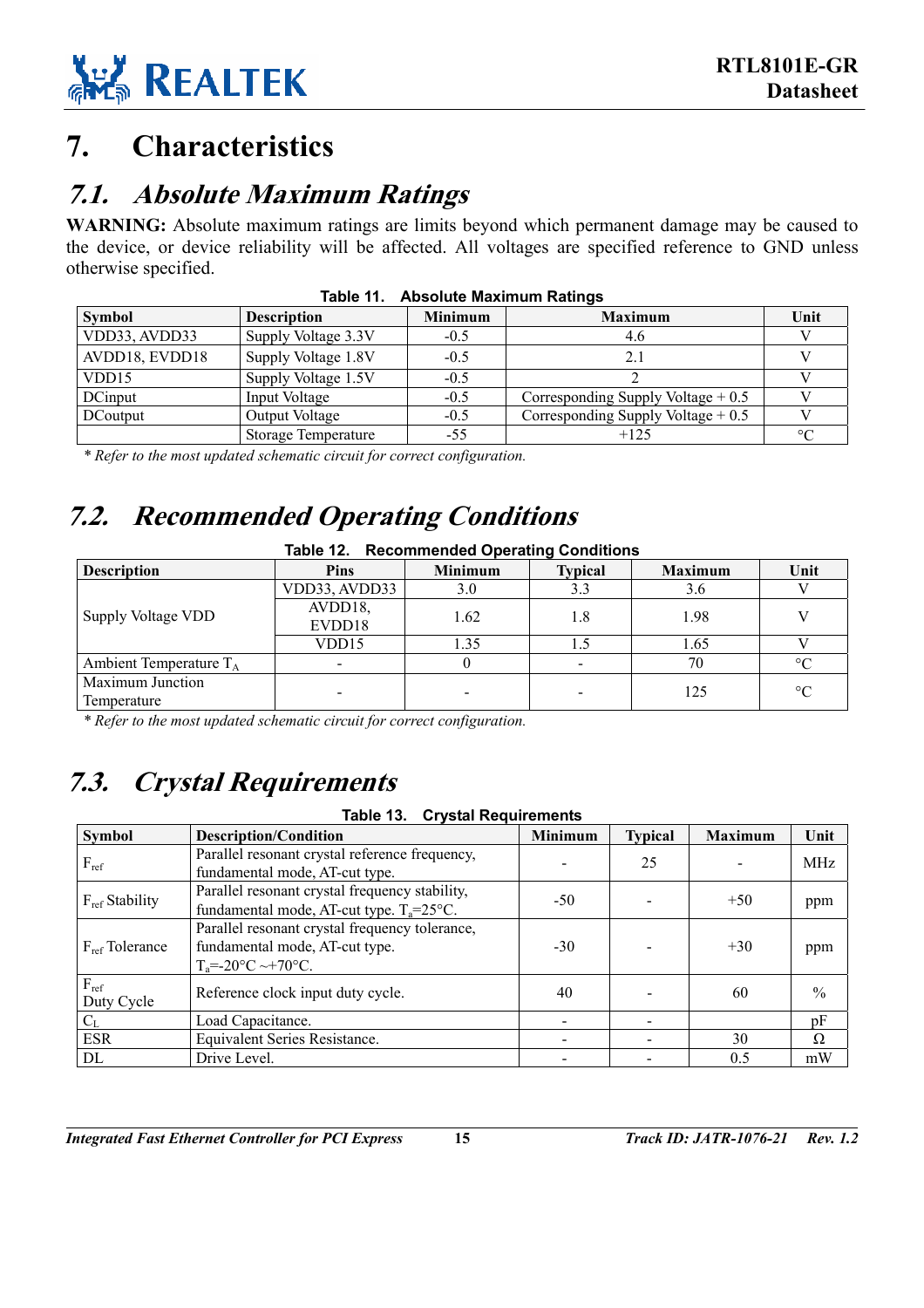

### <span id="page-20-1"></span>**7.4. Transformer Characteristics**

<span id="page-20-0"></span>

| <b>Transformer Characteristics</b><br>Table 14. |
|-------------------------------------------------|
|-------------------------------------------------|

| Parameter         | <b>Transmit End</b>     | <b>Receive End</b> |
|-------------------|-------------------------|--------------------|
| Turn Ratio        | $1:1$ CT                | .                  |
| Inductance (min.) | $350\mu H$ $\omega$ 8mA | 350uH @ 8mA        |

*Note: The Auto-Crossover Detection Function requires a transformer with symmetrical TX/RX and Choke after transformer placement, i.e. Pulse Engineer H1251 (refer to the suggested RTL8101E Schematic which is available for download at www.realtek.com.tw.* 

### <span id="page-20-2"></span>**7.5. Thermal Characteristics**

#### <span id="page-20-5"></span><span id="page-20-4"></span>**Table 15. Thermal Characteristics**

| <b>Parameter</b>                        | <b>Minimum</b> | <b>Maximum</b> | <b>Units</b> |
|-----------------------------------------|----------------|----------------|--------------|
| Storage Temperature                     | -53            | $+125$         | $\circ$      |
| <b>Ambient Operating</b><br>Temperature |                | 70             | $\circ$      |

# <span id="page-20-3"></span>**7.6. DC Characteristics**

| Table 16.<br><b>DC Characteristics</b> |                                                         |                                |                |                |                |                           |  |  |
|----------------------------------------|---------------------------------------------------------|--------------------------------|----------------|----------------|----------------|---------------------------|--|--|
| <b>Symbol</b>                          | Parameter                                               | <b>Conditions</b>              | <b>Minimum</b> | <b>Typical</b> | <b>Maximum</b> | <b>Units</b>              |  |  |
| VDD33,<br>AVDD33                       | 3.3V Supply Voltage                                     |                                | 3.0            | 3.3            | 3.6            | V                         |  |  |
| AVDD18,<br>EVDD18                      | 1.8V Supply Voltage                                     |                                | 1.62           | 1.8            | 1.98           | $\mathbf V$               |  |  |
| VDD15                                  | 1.5V Supply Voltage                                     | $\overline{a}$                 | 1.35           | 1.5            | 1.65           | V                         |  |  |
| Voh                                    | Minimum High Level<br>Output Voltage                    | $Ioh = -8mA$                   | $0.9 * VDD33$  |                | VDD33          | $\ensuremath{\mathsf{V}}$ |  |  |
| Vol                                    | Maximum Low Level<br>Output Voltage                     | $Iol = 8mA$                    |                |                | $0.1 * VDD33$  | $\mathbf V$               |  |  |
| Vih                                    | Minimum High Level<br>Input Voltage                     |                                | $0.5 * VDD33$  |                | $VDD33+0.5$    | V                         |  |  |
| Vil                                    | Maximum Low Level<br>Input Voltage                      |                                | $-0.5$         |                | $0.3 * VDD33$  | V                         |  |  |
| Iin                                    | <b>Input Current</b>                                    | $Vin = VDD33$ or<br><b>GND</b> | $-1.0$         |                | 1.0            | μA                        |  |  |
| Icc33                                  | <b>Average Operating</b><br>Supply Current from<br>3.3V | $\overline{\phantom{a}}$       |                | <b>TBD</b>     |                | mA                        |  |  |
| Icc18                                  | <b>Average Operating</b><br>Supply Current from<br>1.8V |                                |                | <b>TBD</b>     |                | mA                        |  |  |
| Icc15                                  | <b>Average Operating</b><br>Supply Current from<br>1.5V |                                |                | <b>TBD</b>     |                | mA                        |  |  |

*\* Refer to the most updated schematic circuit for correct configuration.*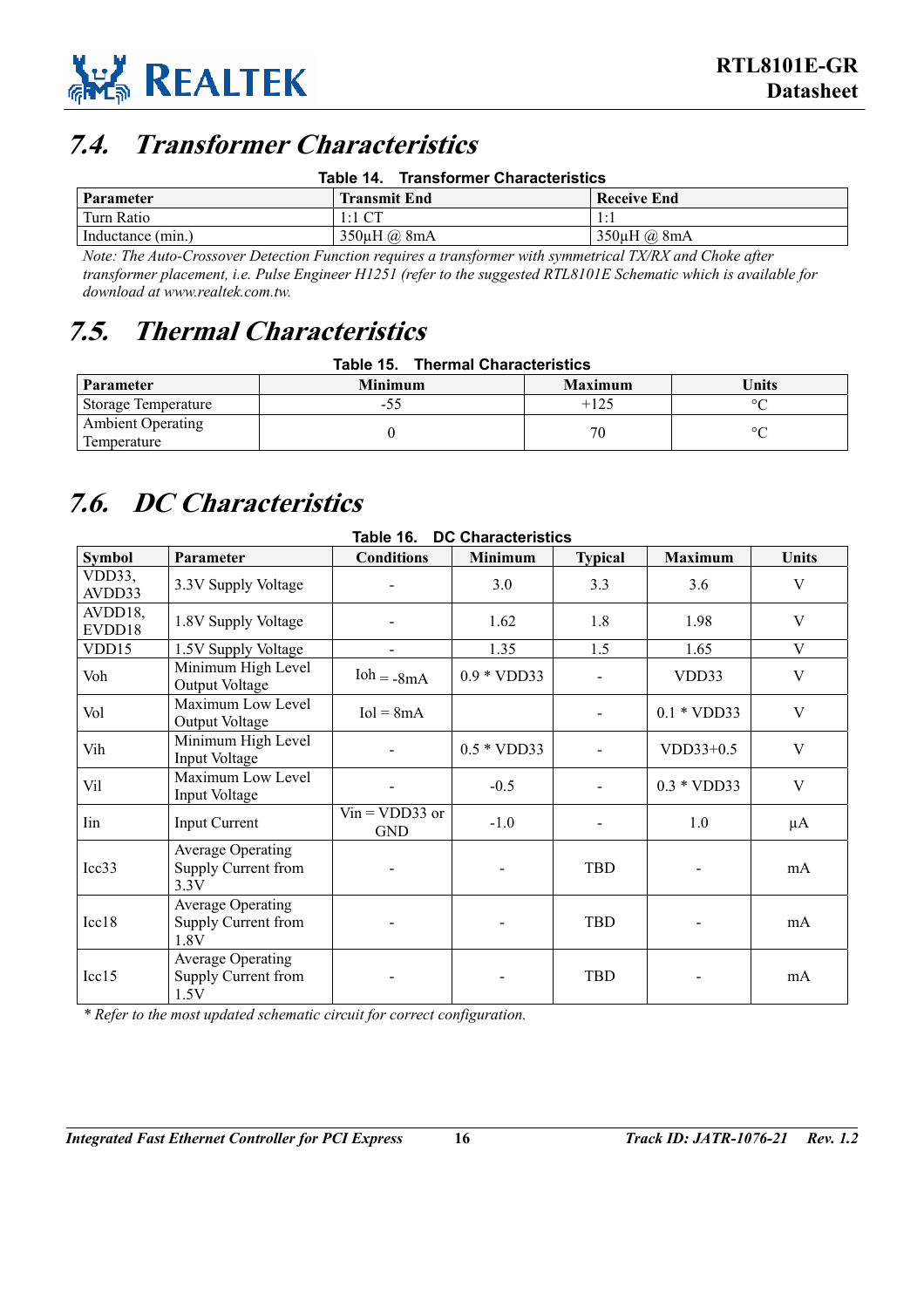

### <span id="page-21-0"></span>**7.7. AC Characteristics**

### **7.7.1. Serial EEPROM Interface Timing**

<span id="page-21-3"></span><span id="page-21-1"></span>



| <b>Symbol</b> | <b>Parameter</b>    | <b>EEPROM Type</b> | Min.     | Max. | Unit    |  |  |  |
|---------------|---------------------|--------------------|----------|------|---------|--|--|--|
| tcs           | Minimum CS Low Time | 9346               | 1000     |      | ns      |  |  |  |
| twp           | Write Cycle Time    | 9346               |          | 10   | ms      |  |  |  |
| tsk           | SK Clock Cycle Time | 9346               | 4        |      | $\mu$ s |  |  |  |
| tskh          | SK High Time        | 9346               | 1000     |      | ns      |  |  |  |
| tskl          | <b>SK Low Time</b>  | 9346               | 1000     |      | ns      |  |  |  |
| tcss          | CS Setup Time       | 9346               | 200      |      | ns      |  |  |  |
| tcsh          | CS Hold Time        | 9346               | $\Omega$ |      | ns      |  |  |  |
| tdis          | DI Setup Time       | 9346               | 400      |      | ns      |  |  |  |
| tdih          | DI Hold Time        | 9346               | 400      |      | ns      |  |  |  |
| tdos          | DO Setup Time       | 9346               | 2000     |      | ns      |  |  |  |
| tdoh          | DO Hold Time        | 9346               |          | 2000 | ns      |  |  |  |
| tsv           | CS to Status Valid  | 9346               |          | 1000 | ns      |  |  |  |

#### <span id="page-21-2"></span>**Table 17. EEPROM Access Timing Parameters**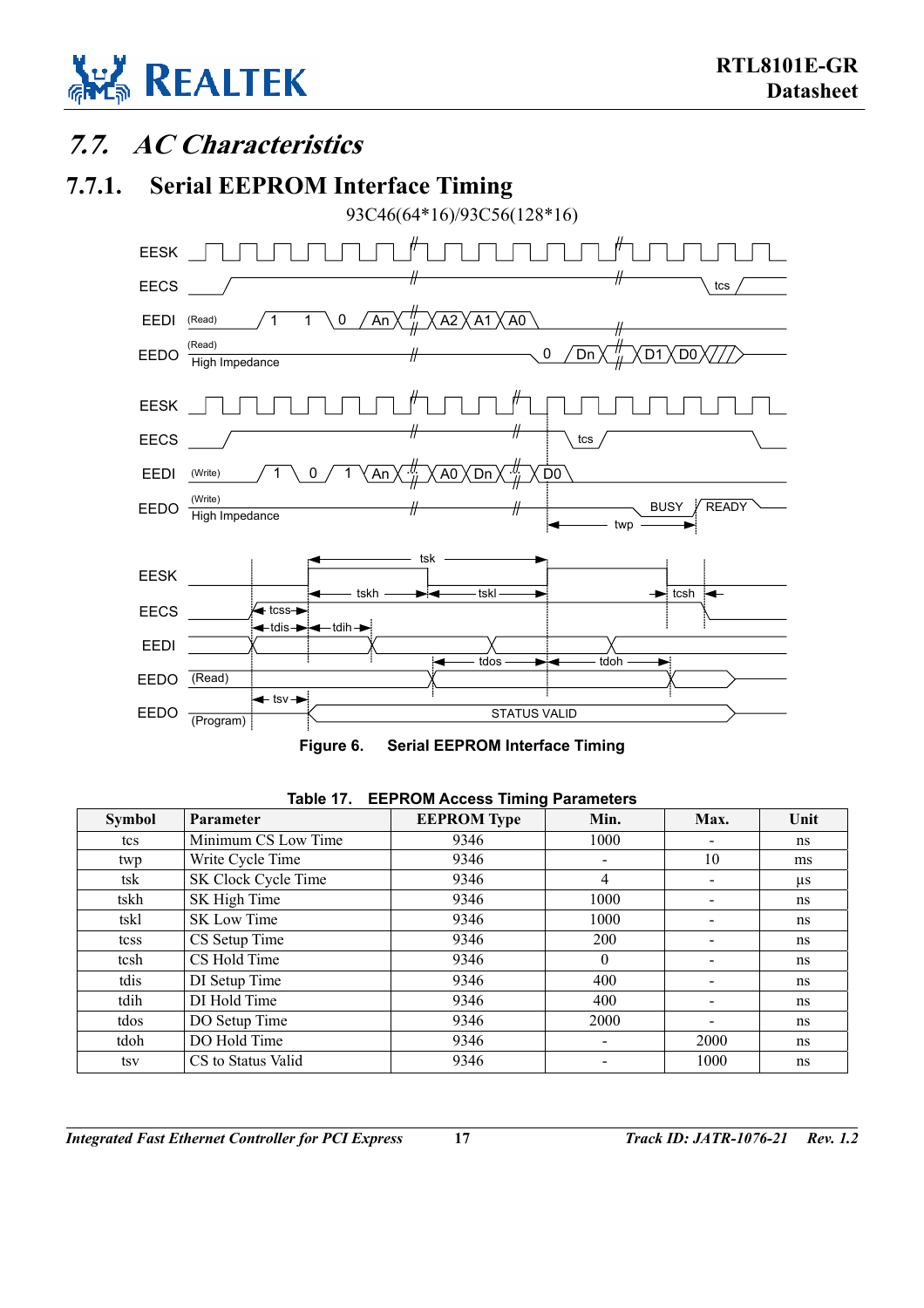

### <span id="page-22-0"></span>**7.8. PCI Express Bus Parameters**

### <span id="page-22-1"></span>**7.8.1. Differential Transmitter Parameters**

#### <span id="page-22-2"></span>**Table 18. Differential Transmitter Parameters**

| <b>Symbol</b>                                    | Parameter                                             | Min            | <b>Typical</b>           | Max                      | <b>Units</b>        |
|--------------------------------------------------|-------------------------------------------------------|----------------|--------------------------|--------------------------|---------------------|
| UI                                               | Unit Interval <sup>2</sup>                            | 399.88         | 400                      | 400.12                   | ps                  |
| $V_{TX-DIFFp-p}$                                 | Differential Peak to Peak Output Voltage              | 0.800          |                          | 1.2                      | $\mathbf V$         |
| $V_{TX-DE-RATIO}$                                | De-Emphasized Differential Output Voltage (Ratio)     | $-3.0$         | $-3.5$                   | $-4.0$                   | dB                  |
| $T_{\rm TX-EYE}$                                 | Minimum Tx Eye Width                                  | 0.70           |                          |                          | UI                  |
| $T_{\rm{TX-EYE-MEDIAN}}$                         | Maximum time between the jitter median and            |                |                          | 0.15                     | UI                  |
| to-MAX-JITTER                                    | maximum deviation from the median                     |                |                          |                          |                     |
| $T_{TX-RISE}$ , $T_{TX-FALL}$                    | D+/D- Tx Output Rise/Fall Time                        | 0.125          | $\overline{\phantom{a}}$ | $\blacksquare$           | UI                  |
| $V_{TX\text{-}CM\text{-}ACp}$                    | RMS AC Peak Common Mode Output Voltage                |                |                          | 20                       | mV                  |
| V <sub>TX-CM-DCACTIVE-</sub>                     | Absolute Delta of DC Common Mode Voltage During       | $\overline{0}$ |                          | 100                      | mV                  |
| <b>IDLEDELTA</b>                                 | L0 and Electrical Idle                                |                |                          |                          |                     |
| $\mathbf{V}_{\text{TX-CM-DCLINE-}}$              | Absolute Delta of DC Common Mode Voltage between      | $\mathbf{0}$   |                          | 25                       | mV                  |
| <b>DELTA</b>                                     | $D+$ and $D-$                                         |                |                          |                          |                     |
| $V_{TX-IDLE-DIFFp}$                              | Electrical Idle Differential Peak Output Voltage      | $\theta$       | $\overline{\phantom{0}}$ | 20                       | mV                  |
| $\mathbf{V}_{\text{TX-RCV-DETECT}}$              | The amount of voltage change allowed during Receiver  |                |                          | 600                      | mV                  |
|                                                  | Detection                                             |                |                          |                          |                     |
| $V_{TX-DC-CM}$                                   | The TX DC Common Mode Voltage                         | $\theta$       | $\blacksquare$           | 3.6                      | $\overline{V}$      |
| $ITX-SHORT$                                      | TX Short Circuit Current Limit                        |                |                          | 90                       | mA                  |
| $T_{TX-IDLE-MIN}$                                | Minimum time spent in Electrical Idle                 | 50             | $\overline{\phantom{0}}$ | $\overline{\phantom{a}}$ | UI                  |
| $T_{\mathrm{TX}\text{-}IDLE\text{-}}$ setto-idle | Maximum time to transition to a valid Electrical Idle |                |                          | 20                       | UI                  |
|                                                  | after sending an Electrical Idle ordered set          |                |                          |                          |                     |
| $T_{\rm TX\text{-}IDLE\text{-}TOTO\text{-}}$     | Maximum time to transition to valid TX specifications | $\overline{a}$ | $\sim$                   | 20                       | UI                  |
| DIFF-DATA                                        | after leaving an Electrical Idle condition            |                |                          |                          |                     |
| $RL_{TX-DIFF}$                                   | Differential Return Loss                              | 12             | $\blacksquare$           | $\overline{\phantom{a}}$ | dB                  |
| $RL_{TX-CM}$                                     | Common Mode Return Loss                               | 6              |                          |                          | dB                  |
| $Z_{TX\text{-DIFF-DC}}$                          | DC Differential TX Impedance                          | 80             | 100                      | 120                      | $\Omega$            |
| $Z_{\rm TX\text{-}DC}$                           | Transmitter DC Impedance                              | 40             |                          |                          | $\overline{\Omega}$ |
| $L_{\rm TX\mbox{-}SKEW}$                         | Lane-to-Lane Output Skew                              |                |                          | $\frac{1}{500+2}$        | ps                  |
|                                                  |                                                       |                |                          | UI                       |                     |
| $C_{\mathrm{TX}}$                                | <b>AC Coupling Capacitor</b>                          | 75             | $\blacksquare$           | 200                      | nF                  |
| $T_{\mbox{\scriptsize crosslink}}$               | <b>Crosslink Random Timeout</b>                       | $\theta$       | $\overline{\phantom{a}}$ | $\mathbf{1}$             | ms                  |

*Note1: Refer to PCI Express Base Specification, rev.1.0a, for correct measurement environment setting of each parameter.* 

*Note2: The data rate can be modulated with an SSC (Spread Spectrum Clock) from +0 to -0.5% of the nominal data rate frequency, at a modulation rate in the range not exceeding 30 kHz – 33 kHz. The +/- 300 ppm requirement still holds, which requires the two communicating ports be modulated such that they never exceed a total of 600 ppm difference.*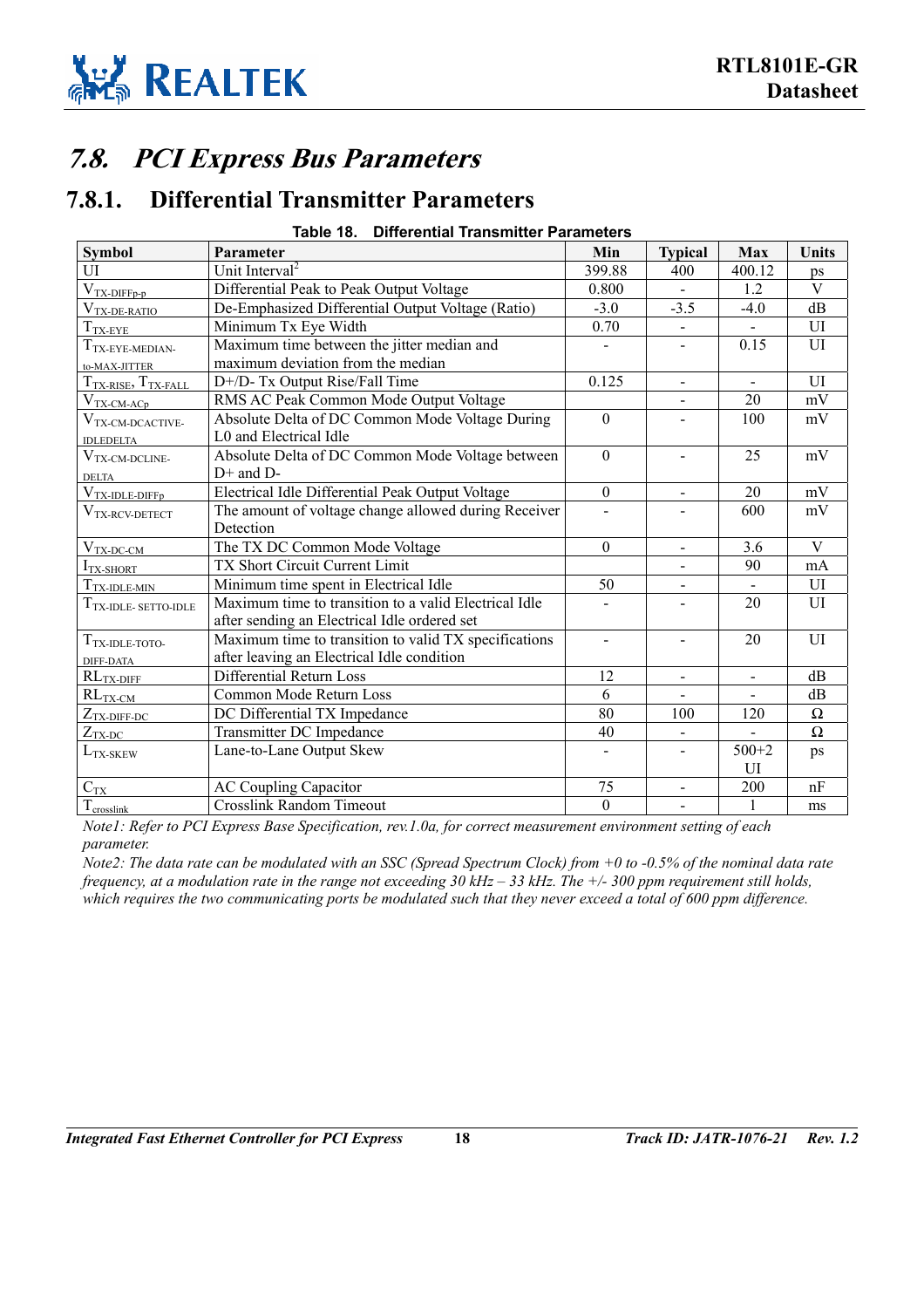

### **7.8.2. Differential Receiver Parameters**

<span id="page-23-2"></span><span id="page-23-0"></span>

| Table 19. Differential Receiver Parameters |                                                   |                   |                          |                          |       |
|--------------------------------------------|---------------------------------------------------|-------------------|--------------------------|--------------------------|-------|
| <b>Symbol</b>                              | Parameter                                         | Min.              | <b>Typical</b>           | Max.                     | Units |
| UI                                         | Unit Interval                                     | 399.88            | 400                      | 400.12                   | ps    |
| $V_{RX-DIFFp-p}$                           | Differential Input Peak to Peak Voltage           | 0.175             |                          | 1.200                    | V     |
| I RX-EYE                                   | Minimum Receiver Eye Width                        | 0.4               |                          |                          | UI    |
| I RX-EYE-MEDIAN-to-                        | Maximum time between the jitter median and        |                   |                          | 0.3                      | UI    |
| MAX-JITTER                                 | maximum deviation from the median                 |                   |                          |                          |       |
| $V_{RX-CM-ACp}$                            | AC Peak Common Mode Input Voltage                 |                   |                          | 150                      | mV    |
| $RL_{RX-DIFF}$                             | Differential Return Loss                          | 15                | $\overline{\phantom{a}}$ |                          | dВ    |
| $RL_{R\underline{X}-\underline{CM}}$       | Common Mode Return Loss                           | 6                 |                          | $\overline{\phantom{0}}$ | dВ    |
| $Z_{RX-DIFF-DC}$                           | DC Differential Input Impedance                   | 80                | 100                      | 120                      | Ω     |
| $Z_{\text{RX-DC}}$                         | DC Input Impedance                                | 40                | 50                       | 60                       | Ω     |
| $Z_{RX\text{-HIGH-IMP-DC}}$                | Powered Down DC Input Impedance                   | $200\,\mathrm{k}$ |                          |                          | Ω     |
| $V_{RX- IDLE-DET-DIFFp-p$                  | <b>Electrical Idle Detect Threshold</b>           | 65                |                          | 175                      | mV    |
| $1_{\text{RX-IDLE-DET}}$                   | Unexpected Electrical Idle Enter Detect Threshold |                   |                          | 10                       | ms    |
| <b>DIFFENTERTIME</b>                       | <b>Integration Time</b>                           |                   |                          |                          |       |
| $L_{RX-SKEW}$                              | <b>Total Skew</b>                                 |                   |                          | 20                       | ns    |

*Note: Refer to PCI Express Base Specification, rev.1.0a, for correct measurement environment setting of each parameter.* 

### <span id="page-23-1"></span>**7.8.3. REFCLK Parameters**

<span id="page-23-3"></span>

| Table 20. | <b>REFCLK Parameters</b> |  |
|-----------|--------------------------|--|
|-----------|--------------------------|--|

| <b>Symbol</b>                     | <b>Parameter</b>                                     | 100MHz Input             | <b>Units</b>                |               |
|-----------------------------------|------------------------------------------------------|--------------------------|-----------------------------|---------------|
|                                   |                                                      | Min                      | Max                         |               |
| $T_{\text{absmin}}$               | Absolute min. DIF CLK Period                         | 9.872                    |                             | ns            |
| $\rm T_{rise}$                    | Rise Time                                            | 175                      | 700                         | ps            |
| $T_{\text{fall}}$                 | Fall Time                                            | 175                      | 700                         | ps            |
| $\hbar \Delta$ $T_{\rm rise}$     | Rise Time Variation                                  |                          | 125                         | ps            |
| $\Delta$ T <sub>fall</sub>        | Fall Time Variation                                  |                          | 125                         | ps            |
| Rise/Fall Matching                |                                                      |                          | 20                          | $\%$          |
| $V_{\text{high}}$                 | Voltage High (typical 0.71V)                         | 660                      | 850                         | mV            |
| $\rm V_{low}$                     | Voltage Low (typical 0.0V)                           | $-150$                   |                             | mV            |
| V <sub>cross</sub> absolute       | <b>Absolute Crossing Point Voltages</b>              | 250                      | 550                         | mV            |
| V <sub>cross relative</sub>       | <b>Relative Crossing Point Voltages</b>              | Note <sup>2</sup>        | Note <sup>2</sup>           | V             |
| Total $\Delta$ V <sub>cross</sub> | Total Variation of V <sub>cross</sub> over all edges |                          | 140                         | mV            |
| $T_{\text{ccjitter}}$             | Cycle to Cycle Jitter                                | $\overline{\phantom{a}}$ | 125                         | ps            |
| Duty Cycle                        |                                                      | 45                       | 55                          | $\frac{0}{0}$ |
| $V_{ovs}$                         | Maximum Voltage (Overshoot)                          | $\overline{\phantom{0}}$ | $V_{\text{high avg}} + 0.3$ | V             |
| $V_{uds}$                         | Minimum Voltage (Undershoot)                         | $\overline{\phantom{a}}$ | $-0.3$                      | V             |
| $V_{rb}$                          | Ringback Voltage                                     | 0.2                      | N/A                         | V             |

*Note1: Refer to PCI Express Base Specification, rev.1.0a, for correct measurement environment setting of each parameter.* 

*Note2: Vcross relative Min = 0.5(Vhigh avg – 0.710) + 0.250, Vcross relative Max = 0.5(Vhigh avg – 0.710) + 0.550. The crossing point must meet the absolute and relative crossing point specifications simultaneously.* 

*Note3: The nominal single-ended swing for each clock is 0 to 0.7V with a nominal frequency of 100MHz*  $\pm$ *300 PPM. Note4: The reference clocks may support spread spectrum clocking. The minimum clock period cannot be violated.* 

-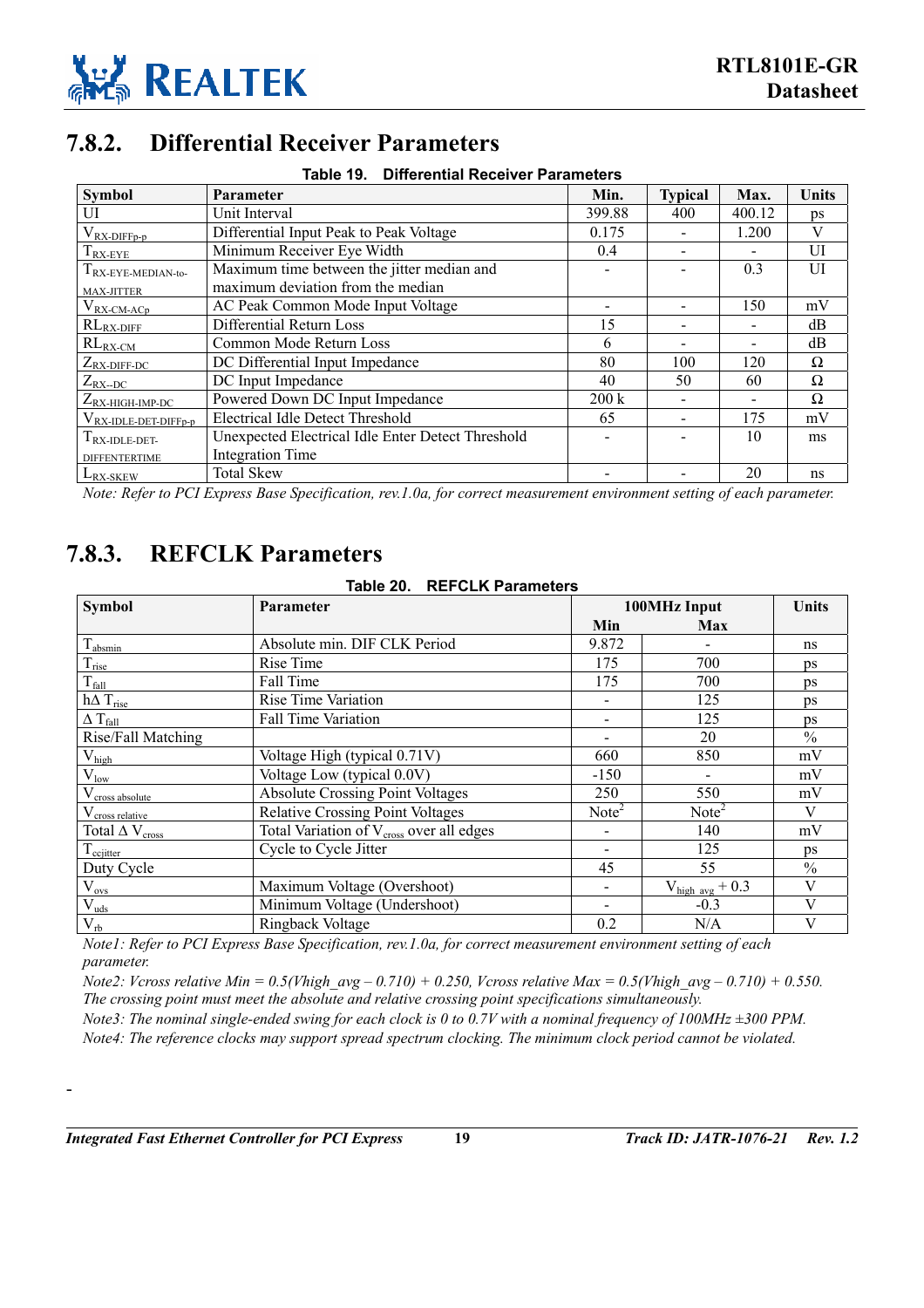

<span id="page-24-0"></span>

Figure 7. REFCLK Single-Ended Measurement Points for T<sub>rise</sub> and T<sub>fall</sub>

<span id="page-24-1"></span>

Figure 8. REFCLK Single-Ended Measurement Points for V<sub>ovs</sub>, V<sub>uds</sub>, and V<sub>rb</sub>

<span id="page-24-2"></span>

Figure 9. REFCLK Differential Measurement Points for T<sub>period</sub>, Duty Cycle, and Jitter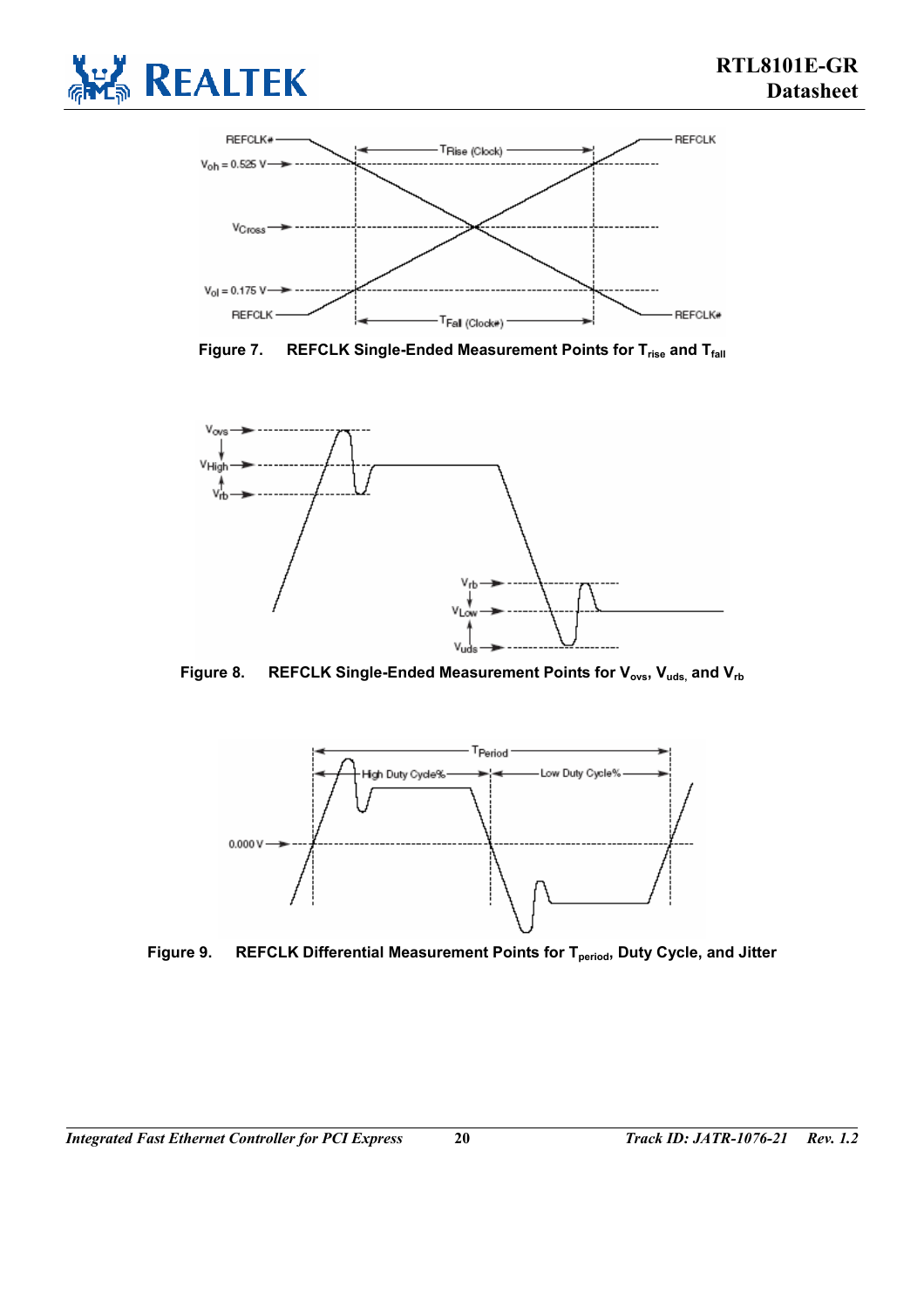

<span id="page-25-2"></span>

#### <span id="page-25-1"></span>Figure 10. REFCLK V<sub>cross</sub> Range

### **7.8.4. Auxiliary Signal Timing Parameters**

<span id="page-25-0"></span>

| Table 21. Auxiliary Signal Timing Parameters |                                       |     |                          |       |
|----------------------------------------------|---------------------------------------|-----|--------------------------|-------|
| Symbol                                       | Parameter                             | Min | <b>Max</b>               | Units |
| $T_{\rm PVPERL}$                             | Power stable to PERSTB inactive       | 100 | $\overline{\phantom{0}}$ | ms    |
| T <sub>PERST-CLK</sub>                       | REFCLK stable before PERSTB inactive  | 100 | $\sim$                   | us    |
| TPERST                                       | PERSTB active time                    | 100 |                          | us    |
| $T_{FAIL}$                                   | Power level invalid to PWRGD inactive |     | 500                      | ns    |
| T <sub>WKRF</sub>                            | LANWAKEB rise – fall time             |     | 100                      | ns    |



<span id="page-25-3"></span>**Figure 11. Auxiliary Signal Timing**